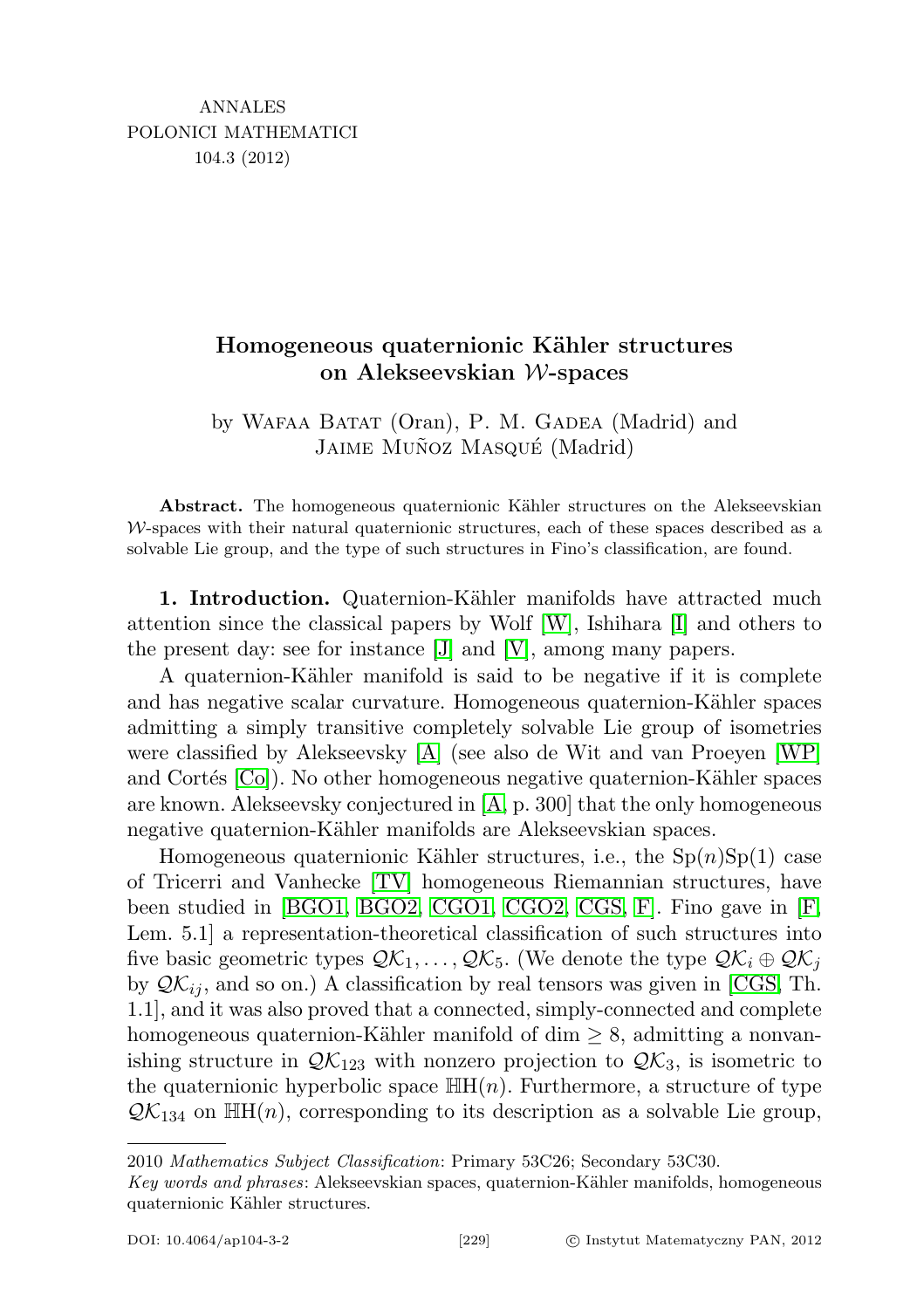## 230 W. Batat et al.

has been given in [\[CGS,](#page-13-11) Prop. 5.3]. Then, in [\[CGO1,](#page-13-9) Th. 3.4] and [\[CGO2,](#page-13-10) Th. 5 it has been shown that the quaternion-Kähler symmetric spaces of dimension 8 or 12 furnish proper realisations of the types  $\mathcal{QK}_{134}$ ,  $\mathcal{QK}_{135}$ ,  $\mathcal{QK}_{1345}$ ,  $\mathcal{QK}_{12345}$ . Fino's classification has been extended to any signature of the metric in [\[BGO1,](#page-13-7) Th. 4.4], and the structures on rank-three Alekseevskian spaces,  $\mathcal{T}(p), p \geq 0$ , endowed with their natural structure as solvable Lie groups, have been found in [\[BGO2,](#page-13-8) Th. 3.1].

Negative quaternion-Kähler spaces appear in  $N = 2$  supergravity. If gravity is considered as a dynamical field, the holonomy group of the manifold is a subgroup of  $Sp(n)Sp(1)$  and M is a negative quaternion-Kähler manifold (Bagger and Witten [\[BW\]](#page-12-1)). Cecotti [\[Ce\]](#page-13-13) proved that Alekseevskian spaces naturally appear in the context of the c-map and that nonsymmetric ones are related to Vinberg T-algebras as symmetric ones are related to Jordan algebras. De Wit and van Proeyen [\[WP\]](#page-13-4) completed Alekseevsky's classification by using supergravity considerations. That Alekseevskian spaces do appear in three series,  $\mathcal{T}$ -,  $\mathcal{W}$ -,  $\mathcal{V}$ -spaces, was proved by Cortés [\[Co,](#page-13-5) Th. II.28] with geometric arguments.

Our aim is to give the expression of the homogeneous quaternionic Kähler structures carried by the rank-four Alekseevskian spaces  $\mathcal{W}(p,q)$ , each of them described as a solvable Lie group, and then their type in Fino's classification. To this end, we make calculations which are crucially based on the explicit description of the spaces  $\mathcal{W}(p,q)$  as completely solvable Lie groups with a left-invariant quaternionic Kähler structure, given by Cortés in [\[Co\]](#page-13-5).

After some preliminaries in §2, we obtain Theorem [3.1,](#page-7-0) giving the homogeneous quaternionic Kähler structure corresponding to the description of each space  $\mathcal{W}(p,q)$  as a solvable Lie group. Theorem [4.1](#page-10-0) gives the type of such structure, proving that it has nonzero components in each basic Fino type.

2. Preliminaries. Ambrose and Singer [\[AS\]](#page-12-2) proved that a connected, simply-connected and complete Riemannian manifold  $(M, g)$  is Riemannian homogeneous if and only if it admits a homogeneous Riemannian structure, i.e., a (1,2) tensor field S satisfying  $\nabla g = 0$ ,  $\nabla R = 0$ ,  $\nabla S = 0$ , where  $\nabla = \nabla - S$ ,  $\nabla$  denotes the Levi-Civita connection and R the curvature tensor of  $\nabla$ . We write as usual  $S_{XYZ} = g(S_XY, Z)$ . From  $\nabla g = 0$  it follows that the condition  $\tilde{\nabla}g = 0$  is equivalent to  $S_{XZY} = -S_{XYZ}$ .

Let  $(M, g, v^3)$  be an almost quaternion-Hermitian manifold. Let  $J_1, J_2, J_3$ be a standard local basis of  $v^3$  and let  $\omega_a(X, Y) = g(J_a X, Y)$ ,  $a = 1, 2, 3$ . The differential 4-form  $\Omega = \sum_{a=1}^{3} \omega_a \wedge \omega_a$  is known to be globally defined. The manifold is said to be *quaternion-Kähler* if locally (cf. Ishihara [\[I\]](#page-13-1))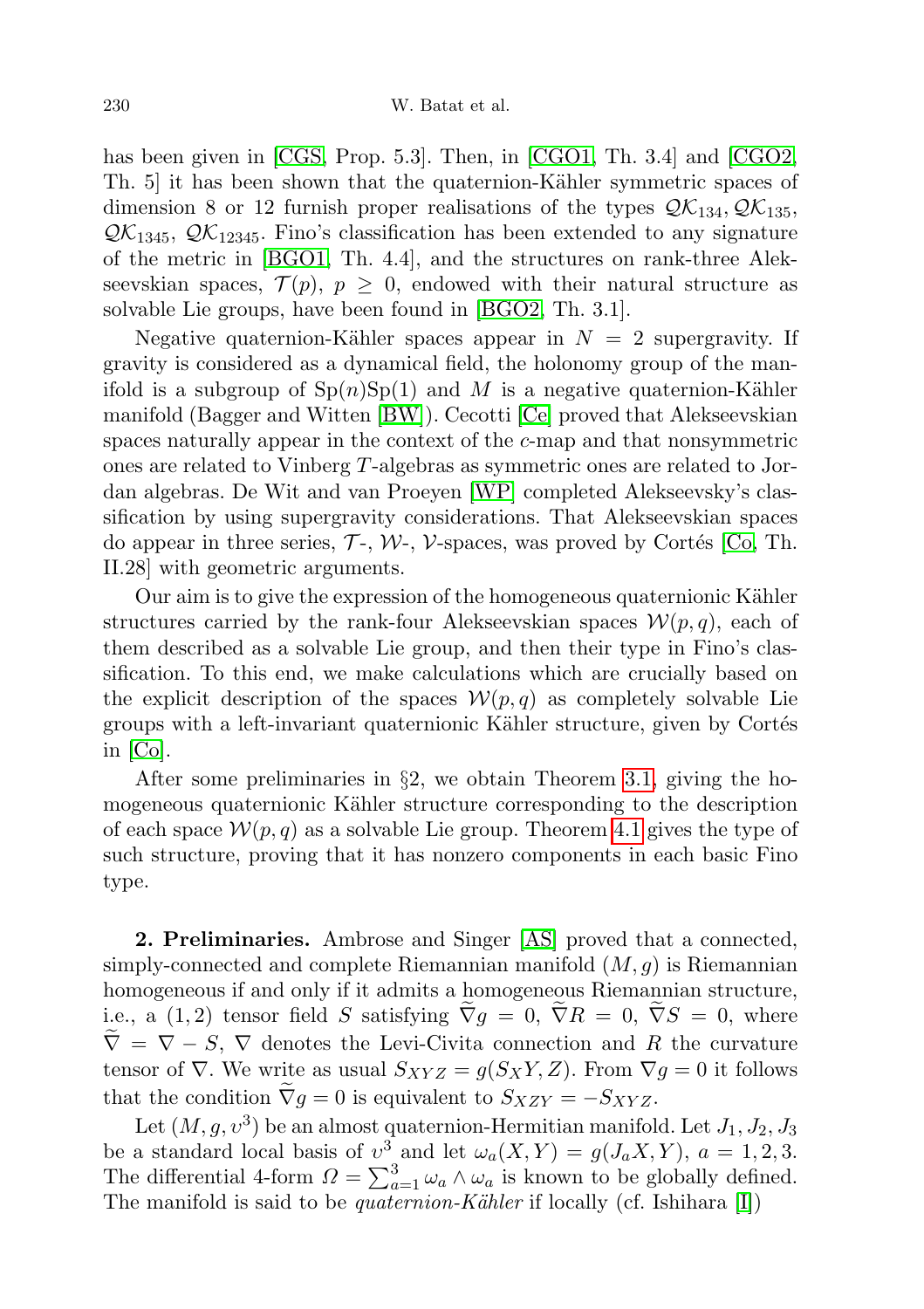<span id="page-2-0"></span>(2.1) 
$$
\nabla_X J_1 = \tau^3(X) J_2 - \tau^2(X) J_3, \text{ etc.},
$$

for certain differential 1-forms  $\tau^1, \tau^2, \tau^3$  ('etc.' denoting the equations obtained by cyclically permuting 1, 2, 3); or, equivalently, if  $\nabla \Omega = 0$ .

We shall consider negative quaternion-Kähler manifolds of dimension  $\geq 8$ . A quaternion-Kähler manifold  $(M, g, v^3)$  of dimension  $\geq 8$  is said to be a homogeneous quaternion-Kähler manifold if ([\[AC,](#page-12-3) p. 218], cf. [\[CGS,](#page-13-11) Rem. 2.2]) it admits a transitive group of isometries. As a corollary to Kiričenko's Theorem  $[K]$ , a connected, simply-connected and complete quaternion-Kähler manifold  $(M, g, v^3)$  is homogeneous if and only if there exists a tensor field  $S$  of type  $(1, 2)$  on  $M$  satisfying

<span id="page-2-1"></span>(2.2) 
$$
\widetilde{\nabla}g = 0, \quad \widetilde{\nabla}R = 0, \quad \widetilde{\nabla}S = 0, \quad \widetilde{\nabla}\Omega = 0,
$$

where  $\tilde{\nabla} = \nabla - S$ . Such a tensor S is called a *homogeneous quaternionic* Kähler structure on M. The equation  $\tilde{\nabla} \Omega = 0$  is equivalent to conditions similar to  $(2.1)$ .

Fino [\[F,](#page-13-12) Lem. 5.1] gave a representation-theoretical classification of homogeneous quaternionic Kähler structures into five basic geometric types, which we denote by  $\mathcal{QK}_1, \ldots, \mathcal{QK}_5$ .

Let  $(V, \langle , \rangle, q)$  be a quaternion-Hermitian vector space, i.e., a 4n-dimensional real vector space endowed with an inner product  $\langle , \rangle$  and a quaternionic structure q generated by suitable operators  $J_1, J_2, J_3$ . Consider the space of tensors  $\mathcal{T}(V) = \{ S \in \otimes^3 V^* : S_{XYZ} = -S_{XZY} \}$  and its vector subspace

$$
\mathcal{QK}(V) = \{ S \in \otimes^3 V^* : S_{XYZ} = -S_{XZY}, \exists \theta^a \in V^* \text{ such that } S \text{ satisfies}
$$
  

$$
S_{XJ_1YJ_1Z} - S_{XYZ} = \theta^3(X)g(J_2Y, J_1Z) - \theta^2(X)g(J_3Y, J_1Z), \text{ etc.} \}.
$$

Any homogeneous Riemannian structure on M belongs to  $\mathcal{T}(T_pM)$  pointwise, but homogeneous quaternionic Kähler structures are pointwise in the space  $\mathcal{QK}(T_nM)$ .

Consider the subspaces  $\check{\mathcal{V}}$  and  $\hat{\mathcal{V}}$  of  $\mathcal{QK}(V)$  consisting of elements  $\Theta$ and T, respectively, such that  $\Theta_{XYZ} = \sum_{a=1}^3 \alpha^a(X) \langle J_a Y, Z \rangle$ ,  $\alpha^a \in V^*$ , and  $\mathfrak{T}_{XJ_aYJ_aZ} = \mathfrak{T}_{XYZ}$ ,  $a = 1, 2, 3$ . Then one has  $\mathcal{QK}(V) = \check{\mathcal{V}} \oplus \hat{\mathcal{V}}$ , and each element  $S \in \mathcal{QK}(V)$  decomposes as  $S_{XYZ} = \Theta_{XYZ} + \mathcal{T}_{XYZ}$ , where

<span id="page-2-2"></span>(2.3) 
$$
\Theta_{XYZ} = \frac{1}{2} \sum_{a=1}^{3} \alpha^{a}(X) \langle J_a Y, Z \rangle.
$$

The classification by real tensors is ([\[CGS,](#page-13-11) Th. 3.15]) as follows: If  $n \geq 2$ , the space  $\mathcal{QK}(V)$  decomposes into the direct sum of the following  $\text{Sp}(n)\text{Sp}(1)$ invariant and irreducible subspaces: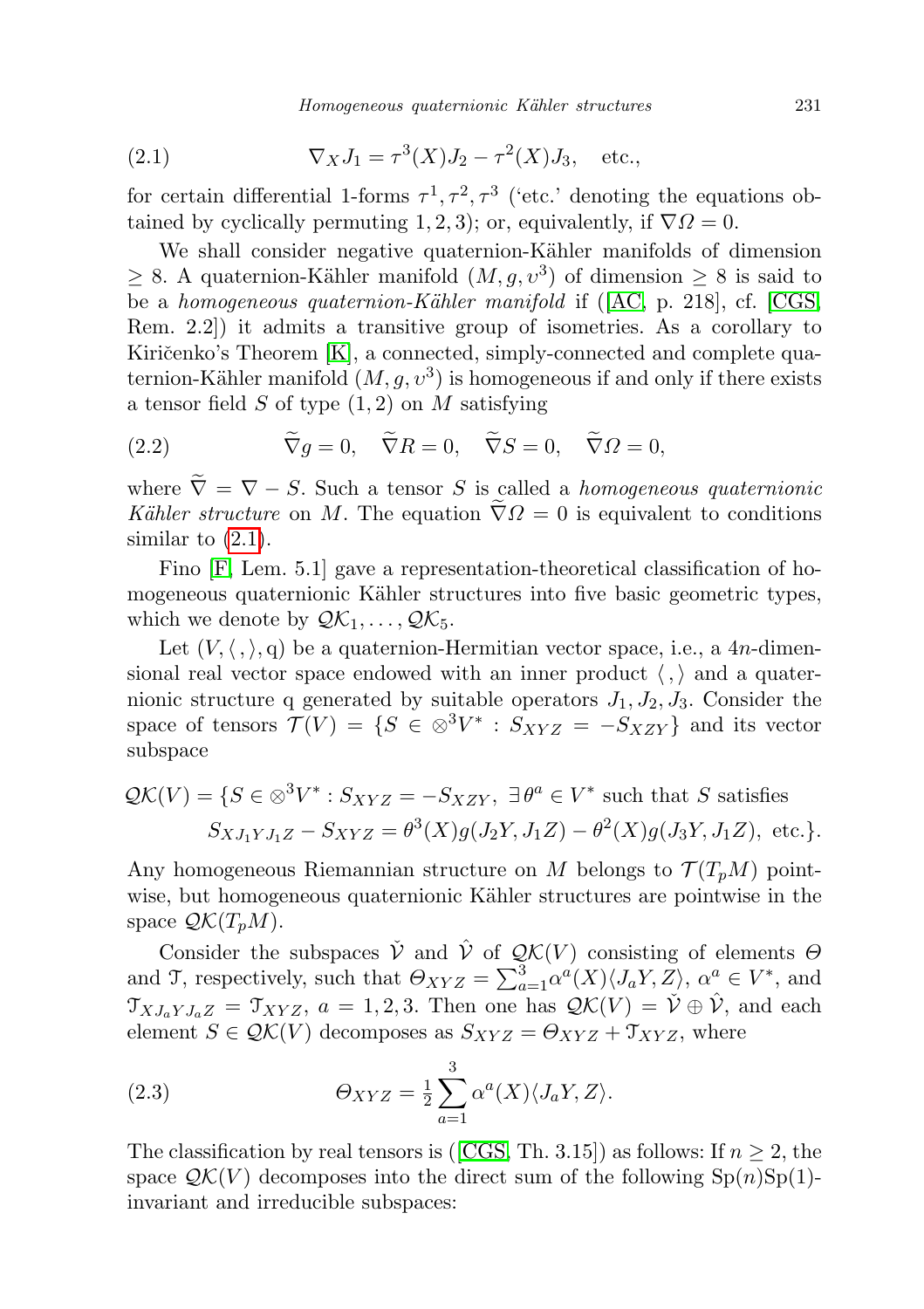$$
QK_1 = \{ \Theta \in \check{\mathcal{V}} : \Theta_{XYZ} = \sum_{a=1}^3 \alpha(J_a X) \langle J_a Y, Z \rangle, \, \alpha \in V^* \},
$$
  
\n
$$
QK_2 = \{ \Theta \in \check{\mathcal{V}} : \Theta_{XYZ} = \sum_{a=1}^3 \alpha^a(X) \langle J_a Y, Z \rangle,
$$
  
\n
$$
\sum_{a=1}^3 \alpha^a \circ J_a = 0, \, \alpha^a \in V^* \},
$$
  
\n
$$
QK_3 = \{ \mathcal{T} \in \hat{\mathcal{V}} : \mathcal{T}_{XYZ} = \langle X, Y \rangle \beta(Z) - \langle X, Z \rangle \beta(Y)
$$
  
\n
$$
+ \sum_{a=1}^3 (\langle X, J_a Y \rangle \beta(J_a Z) - \langle X, J_a Z \rangle \beta(J_a Y)), \, \beta \in V^* \},
$$
  
\n
$$
QK_4 = \{ \mathcal{T} \in \hat{\mathcal{V}} : \mathcal{T}_{XYZ} = \frac{1}{6} \big( \underset{XYZ}{\mathfrak{S}} \mathcal{T}_{XYZ} + \underset{XJ_a Y J_a Z}{\mathfrak{S}} \sum_a \mathcal{T}_{X J_a Y J_a Z} \big),
$$
  
\n
$$
c_{12}(\mathcal{T}) = 0 \},
$$
  
\n
$$
QK_5 = \{ \mathcal{T} \in \hat{\mathcal{V}} : \underset{XYZ}{\mathfrak{S}} \mathcal{T}_{XYZ} = 0 \},
$$

where  $c_{12}(\mathfrak{I})(Z) = \sum_{i=1}^{4n} \mathfrak{I}_{e_i e_i Z}$  for any local orthonormal basis  $\{e_i\}$  of V.

We now recall some definitions and results by Alekseevsky [\[A\]](#page-12-0) (cf. [\[AC\]](#page-12-3), [\[Co\]](#page-13-5)). A quaternion-Kähler manifold of nonzero scalar curvature is said to be an Alekseevskian space if it admits a simply transitive, completely solvable Lie group of isometries. An Alekseevskian space is simply-connected and it can be regarded as a completely solvable Lie group with a left-invariant metric. The corresponding metric Lie algebra with the quaternionic structure inherited from that of the manifold is a quaternion-Hermitian vector space  $(\mathfrak{s},\langle ,\rangle,q)$ , which is called a *quaternionic* or Alekseevskian Lie algebra. A metric Lie algebra f with an orthonormal basis  $\{G, H\}$  and a complex structure J is said to be a key algebra with root  $\mu$  if  $G = JH$ ,  $[H, G] = \mu G$ ,  $\mu > 0$ . A metric Lie algebra  $f + r$  with a complex structure J is said to be an elementary Kählerian Lie algebra with root  $\mu$  if  $\mathfrak{f} = \text{Span}\{G, H\}$  is a key subalgebra with root  $\mu$  and  $ad_H|_{\mathfrak{x}} = \frac{1}{2}$  $\frac{1}{2}\mu I$ ,  $\mathrm{ad}_G|_{\mathfrak{k}}=0,$   $[X,Y]=\mu \langle JX,Y\rangle G,$  $X, Y \in \mathfrak{x}$ . A representation  $U \mapsto T_U$  of a Lie algebra u with a complex structure J on a Euclidean space  $(\mathfrak{x},\langle,\rangle)$  with a complex structure  $J_1$  is said to be symplectic if it satisfies the two conditions given in [\[A,](#page-12-0) Def. 6.3]. If  $T_u\mathfrak{x} = \mathfrak{x}$ ,  $T$  is called *nondegenerate*. If  $T$  is a nondegenerate symplectic representation of a key algebra  $f = \text{Span}\{G, H\}$  with root  $\mu$  on a space  $(\mathfrak{x}, \langle, \rangle, J_1)$ , then x admits a weight decomposition  $\mathfrak{x} = \mathfrak{x}_+ + \mathfrak{x}_-$  such that

<span id="page-3-0"></span>(2.5) 
$$
\mathfrak{x}_{-} = J_{1}\mathfrak{x}_{+}, \quad T_{G}|_{\mathfrak{x}_{+}} = 0, \quad T_{G}|_{\mathfrak{x}_{-}} = -\mu J_{1}, \quad T_{H}|_{\mathfrak{x}_{\pm}} = \pm \frac{1}{2}\mu I.
$$

Any Alekseevskian algebra  $(\mathfrak{s},\langle,\rangle,q)$ , with  $q = \text{Span}\{J_a : a = 1, 2, 3\},$ contains a unique (up to scaling) one-dimensional quaternionic subalgebra  $s'$ (i.e., a subalgebra  $\mathfrak{s}'$  such that  $q\mathfrak{s}' \subset \mathfrak{s}'$ ), corresponding either to the complex hyperbolic plane  $\mathbb{C}H(2)$  or to the quaternionic hyperbolic line  $\mathbb{H}H(1)$ . In the former case it is of the form  $\mathfrak{s} = \mathfrak{u} + J_2\mathfrak{u}$  (orthogonal sum), and  $(\mathfrak{u}, J_{1|\mathfrak{u}})$  is the so-called principal Kählerian subalgebra of  $\epsilon$ . The Lie algebra u contains a key subalgebra  $f_0 = \text{Span}\{G_0, H_0\}$  with root 1 such that  $f_0 + J_2 f_0$  is the canonical one-dimensional quaternionic subalgebra of s, and the adjoint

<span id="page-3-1"></span> $($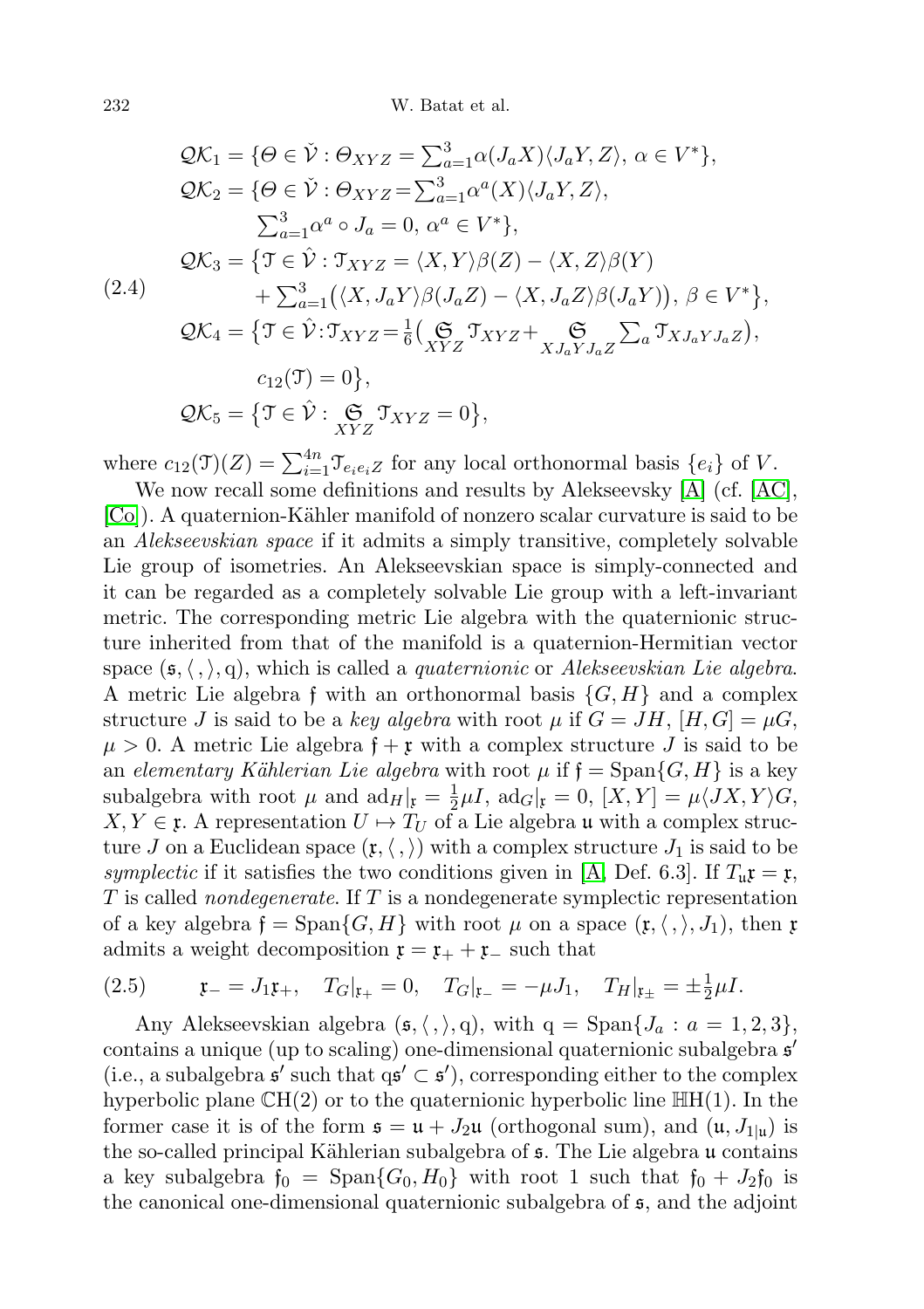representation of  $\mathfrak s$  induces a representation of  $\mathfrak u$  on  $\mathfrak u^{\perp} = J_2\mathfrak u$ . A Kählerian Lie algebra  $(\mathfrak{u}, J)$ , that is, a metric Lie algebra which corresponds to a Kählerian homogeneous space, is said to be *admissible* if  $\mathfrak{u} = \mathfrak{f}_0 + \mathfrak{u}_0$  is a direct orthogonal sum of a key algebra  $f_0 = \text{Span}\{G_0, H_0\}$  with root 1 and a completely solvable Kählerian Lie algebra  $\mathfrak{u}_0$ . Write  $U = \varphi(U)$  for each  $U \in \mathfrak{u}$ , and denote by  $J_1$  and  $\hat{J}$  the complex structures on  $\tilde{\mathfrak{u}}$  given by

<span id="page-4-0"></span>(2.6) 
$$
J_1 = -\varphi J \varphi^{-1}, \quad \hat{J}|_{\tilde{f}_0} = -J_1|_{\tilde{f}_0}, \quad \hat{J}|_{\tilde{u}_0} = J_1|_{\tilde{u}_0}.
$$

Then a representation  $U \mapsto T_U$  of such a Lie algebra u on a Euclidean space  $\tilde{\mathfrak{u}}$  together with a vector space isometry  $\varphi: \mathfrak{u} \to \tilde{\mathfrak{u}}$  is said to be a  $Q$ -representation if it satisfies the eight conditions  $(Q1-8)$  given in [\[A,](#page-12-0) Lem. 5.5 and Def. 5.3 (cf. also Cortés  $[C_0, Def. 1.8]$ ).

If s is an Alekseevskian Lie algebra with principal K¨ahlerian subalgebra  $(u, J)$ , then the representation of u on  $J_2\mathfrak{u}$  induced by the adjoint representation of  $\mathfrak s$  is a Q-representation with  $\varphi = J_2|_{\mathfrak u}: \mathfrak u \to \mathfrak u^{\perp}$ . Conversely, let  $(T, \varphi)$  be a Q-representation of an admissible Kählerian Lie algebra  $(u, J)$ on the Euclidean vector space  $\tilde{\mathfrak{u}} = \varphi(\mathfrak{u}) = \tilde{\mathfrak{f}}_0 + \tilde{\mathfrak{u}}_0$ . Then a quaternionic structure  $q = \text{Span}\{J_a : a = 1, 2, 3\}$  on the Euclidean vector space  $\mathfrak{s} = \mathfrak{u} + \widetilde{\mathfrak{u}}$ (orthogonal sum) is defined by

<span id="page-4-1"></span>(2.7) 
$$
J_1|_{\mathfrak{u}} = J, \quad J_1|_{\widetilde{\mathfrak{u}}} = -\varphi J \varphi^{-1},
$$

$$
J_2|_{\mathfrak{u}} = \varphi, \quad J_2|_{\widetilde{\mathfrak{u}}} = -\varphi^{-1}, \quad J_3 = J_1 J_2.
$$

Let  $\hat{J}$  be the complex structure on  $\tilde{\mathfrak{u}}$  defined as in [\(2.6\)](#page-4-0), and let  $\hat{\omega}$  denote the Kähler form on  $\widetilde{\mathfrak{u}}$  given by  $\hat{\omega}(\widetilde{U}, \widetilde{V}) = \langle \widetilde{J}\widetilde{U}, \widetilde{V}\rangle$ . Then the following conditions define the structure of Lie algebra of s:

<span id="page-4-2"></span>(2.8) u is a subalgebra of  $\mathfrak{s}$ ,  $\text{ad}_U|_{\widetilde{\mathfrak{u}}} = T_U$ ,  $[\widetilde{U}, \widetilde{V}] = \hat{\omega}(\widetilde{U}, \widetilde{V})G_0$ , for all  $U, V \in \mathfrak{u}$ .

The *rank* of a solvable Lie algebra  $\boldsymbol{\mathfrak{s}}$  is the dimension of a Cartan subalgebra of  $\epsilon$ . The rank of an Alekseevskian space S is the rank of its Alekseevskian Lie algebra s, which is proved to be at most 4. An admissible Kählerian Lie algebra  $\mathfrak{u} = \mathfrak{f}_0 + \mathfrak{u}_0$  which admits a Q-representation decomposes as a semidirect sum of elementary Kählerian Lie algebras, with  $\mathfrak{u}_0 = \sum_{i \geq 1} (\mathfrak{f}_i + \mathfrak{x}_i)$ , that is,  $[\mathfrak{f}_i + \mathfrak{x}_i, \mathfrak{f}_j + \mathfrak{x}_j] \subset \mathfrak{f}_j + \mathfrak{f}_j$ ,  $i \geq j$ , with symplectic representation  $ad_{\mathfrak{f}_i}|_{\mathfrak{k}_j}$  for  $i > j$  and commuting key algebras,  $[\mathfrak{f}_i, \mathfrak{f}_j] = 0$ , for  $i \neq j$  (see [\[Co,](#page-13-5) p. 134]). The rank of  $\mathfrak{u} = \mathfrak{f}_0 + \sum_{i \geq 1} (\mathfrak{f}_i + \mathfrak{x}_i)$  coincides with the number of key algebras of  $\mu$ . There are three types of admissible Kählerian Lie algebras, the first type corresponding to the case with smallest root 1.

3. Homogeneous quaternionic Kähler structures on  $\mathcal{W}(p,q)$ . Now we focus on the rank-four  $W$ -case. We shall make calculations essentially based on the explicit description, found by Cortés  $[C_0]$ , of the spaces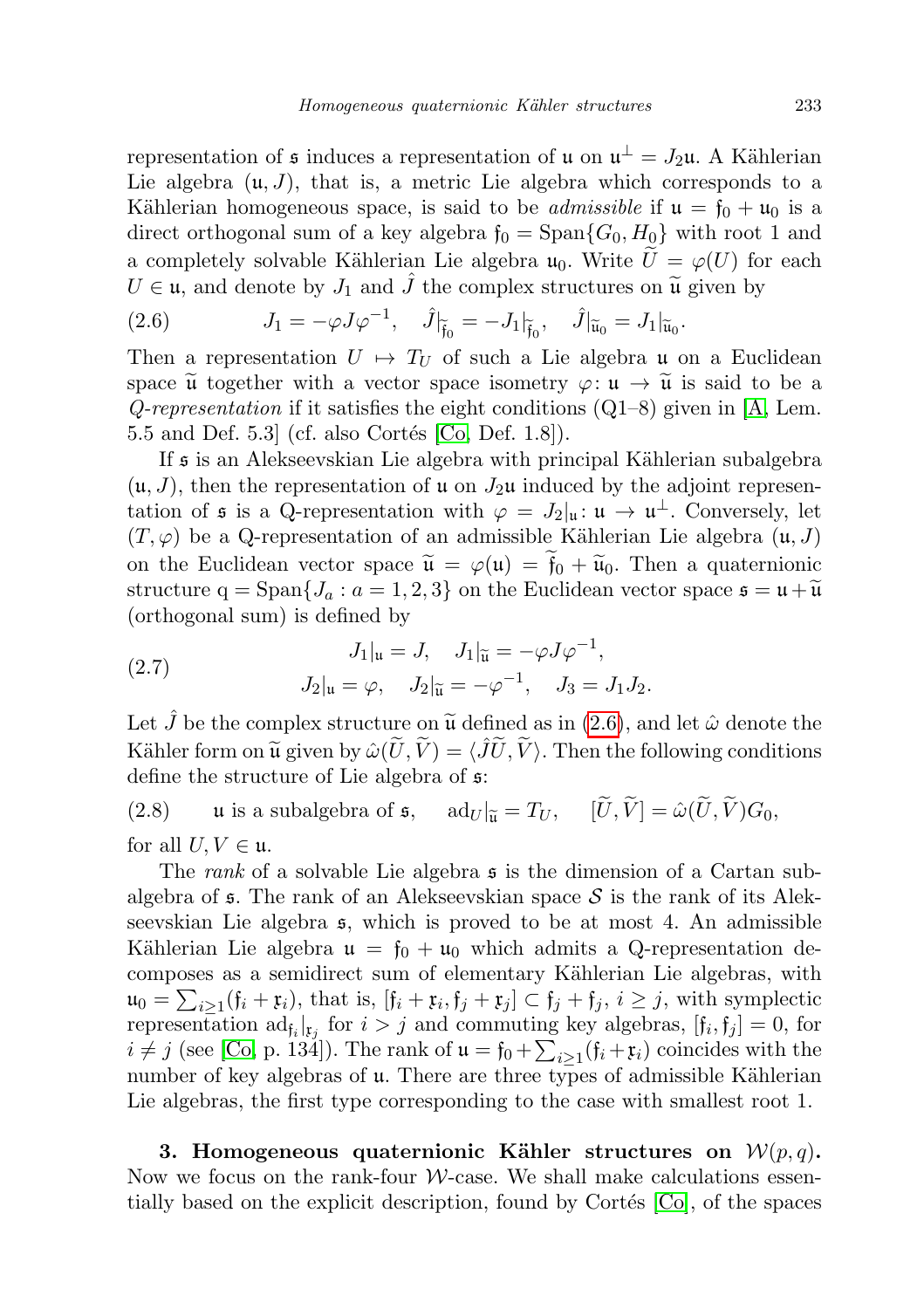$\mathcal{W}(p,q), 0 \leq p \leq q$ , as completely solvable Lie groups with a left-invariant quaternionic Kähler structure.

We recall that given Euclidean spaces  $x, y, z$ , a bilinear map  $\psi: x \times z \rightarrow y$ is said to be *isometric* if  $\langle \psi(X, Z), \psi(X, Z) \rangle = \langle X, X \rangle \langle Z, Z \rangle, X \in \mathcal{X}, Z \in \mathcal{Z}.$ Let  $\mathfrak{x}_-, \mathfrak{z}_-, \mathfrak{y}_-$  be Euclidean vector spaces. Every isometric map  $\psi : \mathfrak{x}_- \times$  $\mathfrak{z}_-\to\mathfrak{y}_-$  defines a Kählerian Lie algebra  $\mathfrak{u}(\psi)=(\mathfrak{f}_0+\mathfrak{u}_0,J)$  of type 1 and rank 4 by means of a recipe given in [\[A,](#page-12-0) Prop. 9.3]. According to [\[A,](#page-12-0) Props. 9.2–9.4], there are two possibilities for Kählerian Lie algebras  $\mathfrak{u} = \mathfrak{u}(\psi)$  of type 1 and rank  $> 2$  which admit a Q-representation. These two possibilities originate the series of Alekseevskian  $W$ - and  $V$ -spaces, respectively. The  $W$ spaces correspond to the case  $\mathfrak{x}_- = 0$  (hence  $\psi = 0$ ), and  $\mathfrak{u} = \mathfrak{u}(p,q) \cong$  $u(q, p)$  is completely determined by the parameters  $p = \dim \mathfrak{y}_- \geq 0$  and  $q = \dim_{\mathfrak{Z}_-} \geq 0$ . Any such Lie algebra u has a unique Q-representation T and the corresponding Alekseevskian spaces are denoted by  $\mathcal{W}(p,q)$ . In this case the set of rules of the aforementioned recipe reduces to:

1. The space  $\mathfrak{u}_0$  is a semidirect sum  $\mathfrak{u}_0 = (\mathfrak{f}_1 + \mathfrak{x}_1) + \mathfrak{f}_2 + \mathfrak{f}_3$  of elementary Kählerian key algebras with commuting Lie algebras with root 1.

2. The space  $\mathfrak{x}_1$  admits a J-invariant decomposition  $\mathfrak{x}_1 = \mathfrak{y} + \mathfrak{z}$  such that  $\text{ad}_{\mathfrak{f}_3}|_{\mathfrak{y}}$  and  $\text{ad}_{\mathfrak{f}_2}|_{\mathfrak{z}}$  are nondegenerate symplectic representations with weight decompositions  $\mathfrak{y} = \mathfrak{y}_+ + \mathfrak{y}_-$  and  $\mathfrak{z} = \mathfrak{z}_+ + \mathfrak{z}_-,$  where  $\mathfrak{y}_+ = J\mathfrak{y}_-$  and  $\mathfrak{z}_+ = J\mathfrak{z}_-$ . Furthermore,  $[f_2, \eta] = [f_3, \chi] = [\eta, \chi] = 0.$ 

Let  $\{Y_{j+}\}, j = 1, ..., p$ , and  $\{Z_{k+}\}, k = 1, ..., q$ , be orthonormal bases of  $\mathfrak{y}_+$  and  $\mathfrak{z}_+$ , respectively, and let  $Y_{j-} = JY_{j+}, Z_{k-} = JZ_{k+}$ . Then, as  $\mathrm{ad}_{G_0}\mathfrak{u}_0 = 0$  ([\[A,](#page-12-0) Lem. 4.6]) and  $\mathrm{ad}_{H_0}\mathfrak{u}_0 = 0$  ([A, (5.2)]), we have the Lie brackets on u given in Table [1.](#page-5-0)

|               |                |                          |                         | $G_0$ $H_0$ $G_1$ $H_1$ $G_2$                                         |                                   | $H_2$            | $G_3$                           |                |                                                                           |                         | $H_3$ $Y_{j'+}$ $Y_{j'-}$ $Z_{k'+}$ $Z_{k'-}$               |                                          |
|---------------|----------------|--------------------------|-------------------------|-----------------------------------------------------------------------|-----------------------------------|------------------|---------------------------------|----------------|---------------------------------------------------------------------------|-------------------------|-------------------------------------------------------------|------------------------------------------|
|               |                |                          |                         | $G_0$ 0 $-G_0$ 0 0 0 0                                                |                                   |                  | $\begin{matrix} 0 \end{matrix}$ |                |                                                                           |                         | $0 \qquad 0 \qquad 0 \qquad 0$                              | $\overline{0}$                           |
|               | $H_0$ $G_0$    | $\overline{0}$           | $\overline{\mathbf{0}}$ | $\overline{0}$                                                        | $\overline{0}$                    | $\boldsymbol{0}$ | $\boldsymbol{0}$                | $\overline{0}$ | $\vert 0 \vert$                                                           | $\overline{0}$          | $\overline{0}$                                              | $\boldsymbol{0}$                         |
| $G_1 \quad 0$ |                | $0 \quad 0$              |                         | $-G_1$                                                                | $\overline{0}$                    | $\mathbf{0}$     | $\overline{0}$                  | $\overline{0}$ |                                                                           |                         | $0 \qquad 0 \qquad 0$                                       | $\overline{0}$                           |
| $H_1$ 0       |                | $0 \quad G_1$            |                         | $\overline{0}$                                                        | $\overline{0}$                    | $\boldsymbol{0}$ | $\overline{0}$                  | $\overline{0}$ | $\frac{1}{2}Y_{j'+}$                                                      |                         | $\frac{1}{2}Y_{j'} = \frac{1}{2}Z_{k'} + \frac{1}{2}Z_{k'}$ |                                          |
| $G_2 \quad 0$ |                | $\overline{0}$           | $\overline{0}$          | $\overline{0}$                                                        | $\boldsymbol{0}$                  | $-G_2$           | $\mathbf{0}$                    |                | $\begin{matrix} 0 & 0 & 0 & 0 \end{matrix}$                               |                         |                                                             | $Z_{k'+}$                                |
| $H_2$ 0       |                | $\overline{0}$           | $\overline{0}$          | $\overline{0}$                                                        | $G_2$                             | $\mathbf{0}$     | $\mathbf{0}$                    |                | $0 \qquad 0 \qquad 0$                                                     |                         |                                                             | $\frac{1}{2}Z_{k'}$ $-\frac{1}{2}Z_{k'}$ |
| $G_3$         | $\overline{0}$ | $\overline{0}$           | $\overline{0}$          | $\overline{0}$                                                        | $\begin{array}{cc} 0 \end{array}$ | $\boldsymbol{0}$ | $\boldsymbol{0}$                |                |                                                                           |                         | $-G_3$ 0 $Y_{j'+}$ 0 0                                      |                                          |
| $H_3$ 0       |                | $\overline{0}$           | $\overline{0}$          | $0\qquad 0$                                                           |                                   | $\boldsymbol{0}$ |                                 | $G_3$ 0        | $\frac{1}{2}Y_{j'+} - \frac{1}{2}Y_{j'-} = 0$                             |                         |                                                             | $\theta$                                 |
| $Y_{j+}$ 0    |                |                          |                         |                                                                       |                                   |                  |                                 |                | 0 0 $-\frac{1}{2}Y_{j+}$ 0 0 0 $-\frac{1}{2}Y_{j+}$ 0 $\delta_{jj'}G_1$ 0 |                         |                                                             | $\theta$                                 |
| $Y_{i-}$ 0    |                | $\overline{0}$           |                         | $0 \quad -\frac{1}{2}Y_{j-} \quad 0 \qquad 0$                         |                                   |                  |                                 |                | $-Y_{j+}$ $\frac{1}{2}Y_{j-}$ $-\delta_{jj'}G_1$ 0 0                      |                         |                                                             | $\theta$                                 |
| $Z_{k+}$ 0    |                | $\overline{\phantom{0}}$ |                         | $0 \ -\frac{1}{2}Z_{k+} \quad 0$                                      |                                   |                  |                                 |                | $-\frac{1}{2}Z_{k+}$ 0 0 0                                                | $\overline{\mathbf{0}}$ | $\overline{0}$                                              | $\delta_{kk'}G_1$                        |
| $Z_{k-}$ 0    |                | $\overline{0}$           |                         | $0 \quad -\frac{1}{2}Z_{k-} - Z_{k+} \quad \frac{1}{2}Z_{k-} \quad 0$ |                                   |                  |                                 |                | $0\qquad 0$                                                               | $\overline{0}$          | $-\delta_{kk'}G_1$ 0                                        |                                          |

<span id="page-5-0"></span>Table 1. Lie brackets on u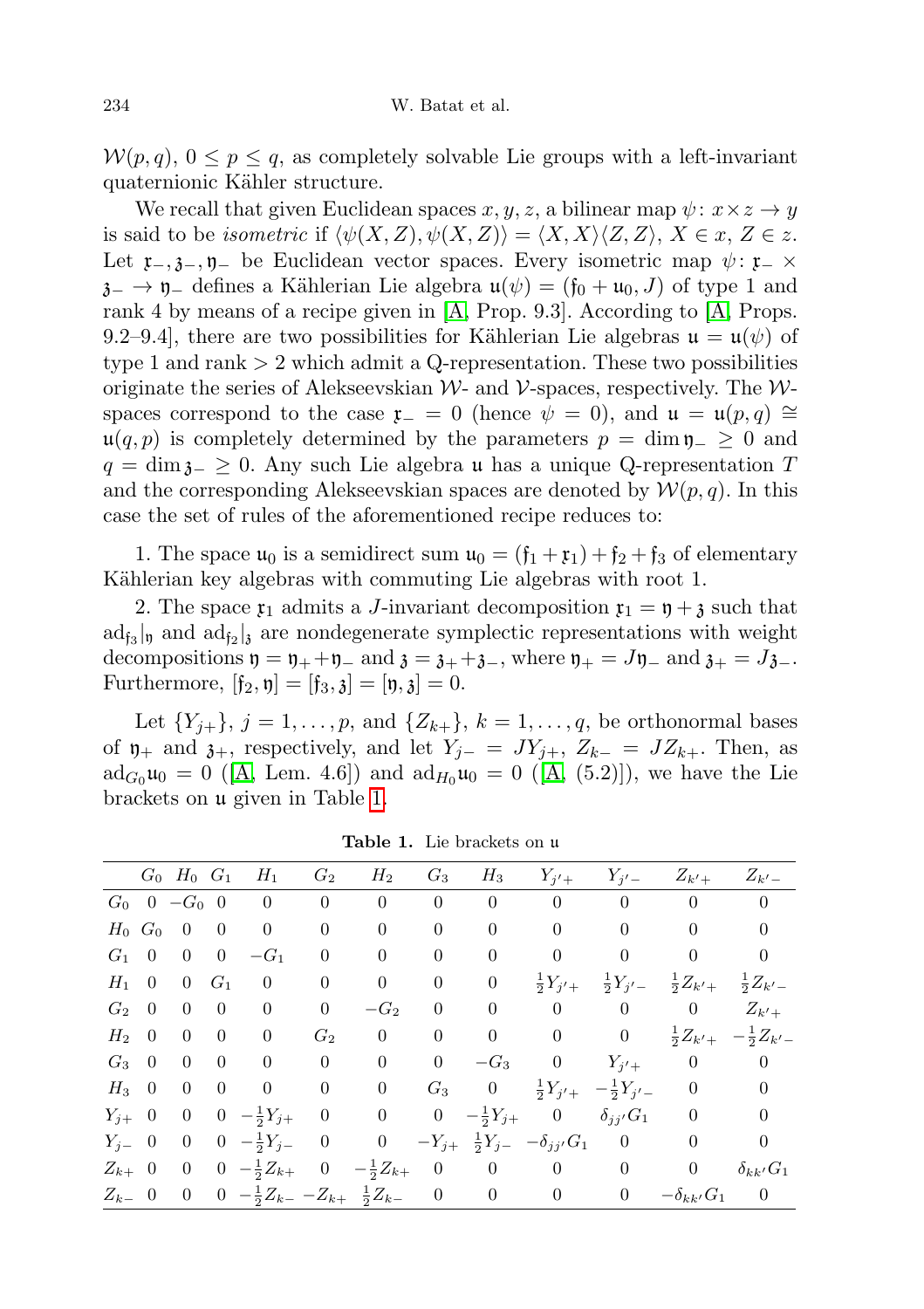Furthermore, the Kählerian Lie algebra  $(\mathfrak{u}, J)$  has a unique Q-representation on the Euclidean vector space  $\tilde{\mathfrak{u}} = \mathfrak{f}_0 + \tilde{\mathfrak{u}}_0$ ,  $T: \mathfrak{u} \to \text{End}(\tilde{\mathfrak{u}})$ , where  $\sim: \mathfrak{u} \to \widetilde{\mathfrak{u}}$  denotes the corresponding isometry of Euclidean vector spaces.

Consider the quaternion-Hermitian vector space  $(\mathfrak{w}(p,q),\langle,\rangle,q)$ , where the space  $\mathfrak{w}(p,q) = \mathfrak{u} + \widetilde{\mathfrak{u}}$  is a direct orthogonal sum, and  $q = \text{Span} \{J_a : a =$ 1, 2, 3} is the quaternionic structure on  $\mathfrak{w}(p,q)$  defined by [\(2.7\)](#page-4-1). Then

<span id="page-6-1"></span>
$$
(3.1) \qquad \mathcal{B} = \{G_i, H_i, Y_{j+}, Y_{j-}, Z_{k+}, Z_{k-}, G_i, H_i, Y_{j+}, Y_{j-}, Z_{k+}, Z_{k-}\},
$$

for  $0 \le i \le 3, 1 \le j \le p, 1 \le k \le q$ , is an orthonormal basis of  $\mathfrak{w}(p,q)$ .

|  |  |  |  |  | $G_i \hspace{.5cm} H_i \hspace{.5cm} Y_{j+} \hspace{.5cm} Y_{j-} \hspace{.5cm} Z_{k+} \hspace{.5cm} Z_{k-} \hspace{.5cm} \widetilde{G}_i \hspace{.5cm} \widetilde{H}_i \hspace{.5cm} \widetilde{Y}_{j+} \hspace{.5cm} \widetilde{Y}_{j-} \hspace{.5cm} \widetilde{Z}_{k+} \hspace{.5cm} \widetilde{Z}_{k-}$ |  |
|--|--|--|--|--|-------------------------------------------------------------------------------------------------------------------------------------------------------------------------------------------------------------------------------------------------------------------------------------------------------------|--|
|  |  |  |  |  | $J_1 \quad -H_i \quad G_i \qquad Y_j \qquad -Y_{j+} \quad Z_{k-} \quad -Z_{k+} \quad \  \widetilde{H}_i \quad -\widetilde{G}_i \quad -\widetilde{Y}_{j-} \quad \  \widetilde{Y}_{j+} \quad -\widetilde{Z}_{k-} \quad \  \widetilde{Z}_{k+}$                                                                 |  |
|  |  |  |  |  | $J_2 \quad \  \widetilde G_i \qquad \  \widetilde H_i \qquad \  \widetilde Y_{j+} \qquad \  \widetilde Y_{j-} \qquad \  \widetilde Z_{k+} \qquad \  \widetilde Z_{k-} \qquad \, -G_i \quad \, -H_i \quad \, -Y_{j+} \quad \, -Y_{j-} \quad \, -Z_{k+} \quad \, -Z_{k-}$                                     |  |
|  |  |  |  |  | $J_3 \quad \widetilde{H}_i \quad -\widetilde{G}_i \quad -\widetilde{Y}_j \quad \quad \widetilde{Y}_{j+} \quad -\widetilde{Z}_{k-} \quad \widetilde{Z}_{k+} \qquad H_i \quad -G_i \quad -Y_{j-} \quad Y_{j+} \quad -Z_{k-} \quad Z_{k+}$                                                                     |  |

**Table 2.** The action of  $J_a$ ,  $a = 1, 2, 3$ , on  $\mathfrak{w}(p, q)$ 

<span id="page-6-0"></span>

| <b>Table 3.</b> The complex structure $\hat{J}$ on $\tilde{\mu}$ |  |  |
|------------------------------------------------------------------|--|--|
|                                                                  |  |  |

|  |  |  | $\widetilde{G}_0$ $\widetilde{H}_0$ $\widetilde{G}_i$ $\widetilde{H}_i$ $\widetilde{Y}_{j+}$ $\widetilde{Y}_{j-}$ $\widetilde{Z}_{k+}$ $\widetilde{Z}_{k-}$               |  |
|--|--|--|---------------------------------------------------------------------------------------------------------------------------------------------------------------------------|--|
|  |  |  | $\hat{J}$ $-\widetilde{H}_0$ $\widetilde{G}_0$ $\widetilde{H}_i$ $-\widetilde{G}_i$ $-\widetilde{Y}_{j-}$ $\widetilde{Y}_{j+}$ $-\widetilde{Z}_{k-}$ $\widetilde{Z}_{k+}$ |  |

The action of  $J_a$ ,  $a = 1, 2, 3$ , on  $\mathfrak{w}(p, q) = \mathfrak{u} + \widetilde{\mathfrak{u}}$  is given in Table 2. Moreover, the vector space  $\mathfrak{w}(p,q)$  has a structure of Lie algebra given by [\(2.8\)](#page-4-2), with  $\mathfrak{s} = \mathfrak{w}(p, q)$ , where the complex structure J on  $\tilde{\mathfrak{u}}$  is defined by Table [3.](#page-6-0) Hence, by the third condition in [\(2.8\)](#page-4-2), the nonnull brackets of the elements of  $\widetilde{\mathfrak{u}}$  are

<span id="page-6-2"></span>(3.2) 
$$
[\widetilde{H}_0, \widetilde{G}_0] = -[\widetilde{H}_i, \widetilde{G}_i] = -[\widetilde{Y}_{j+}, \widetilde{Y}_{j-}] = -[\widetilde{Z}_{k+}, \widetilde{Z}_{k-}] = G_0, \quad i = 1, 2, 3.
$$

If  $U \in \mathfrak{u}$  and  $\widetilde{V} \in \widetilde{\mathfrak{u}}$ , then by the second condition in [\(2.8\)](#page-4-2), one has  $[U, \widetilde{V}] =$  $T_U\widetilde{V}$ , and the values of  $T_U\widetilde{V}$  are given in Tables [4–](#page-9-0)[7,](#page-10-1) where  $T: \mathfrak{u} \to \text{End}(\widetilde{\mathfrak{u}})$ is expressed in terms of the orthonormal basis  $\{G_i, H_i, Y_{j+}, Y_{j-}, Z_{k+}, Z_{k-}\}\$ of  $\tilde{u}$ , from the conditions (Q1–8) of a Q-representation (cf. [\[Co,](#page-13-5) Prop. 2.1]). Table [6](#page-10-2) follows from the properties of a weight decomposition with respect to a nondegenerate symplectic representation  $(2.5)$  and the properties in  $[A, ]$  $[A, ]$ Prop. 9.3].

The Lie algebra  $\mathfrak{w}(p,q)$  is 4-step solvable with  $\dim_{\mathbb{R}} \mathfrak{w}(p,q) = 4(4+p+q)$ , and the corresponding simply-connected Lie group with left-invariant metric is the Alekseevskian space  $\mathcal{W}(p,q)$ .

We have  $\mathfrak{w}(p,q)^* = \mathfrak{u}^* + \widetilde{\mathfrak{u}}^*$ . Let

$$
\mathcal{B}^* = \{ \gamma^i, \eta^i, \xi^{j+}, \xi^{j-}, \zeta^{k+}, \zeta^{k-}, \widetilde{\gamma}^i, \widetilde{\eta}^i, \widetilde{\xi}^{j+}, \widetilde{\xi}^{j-}, \widetilde{\zeta}^{k+}, \widetilde{\zeta}^{k-} \}
$$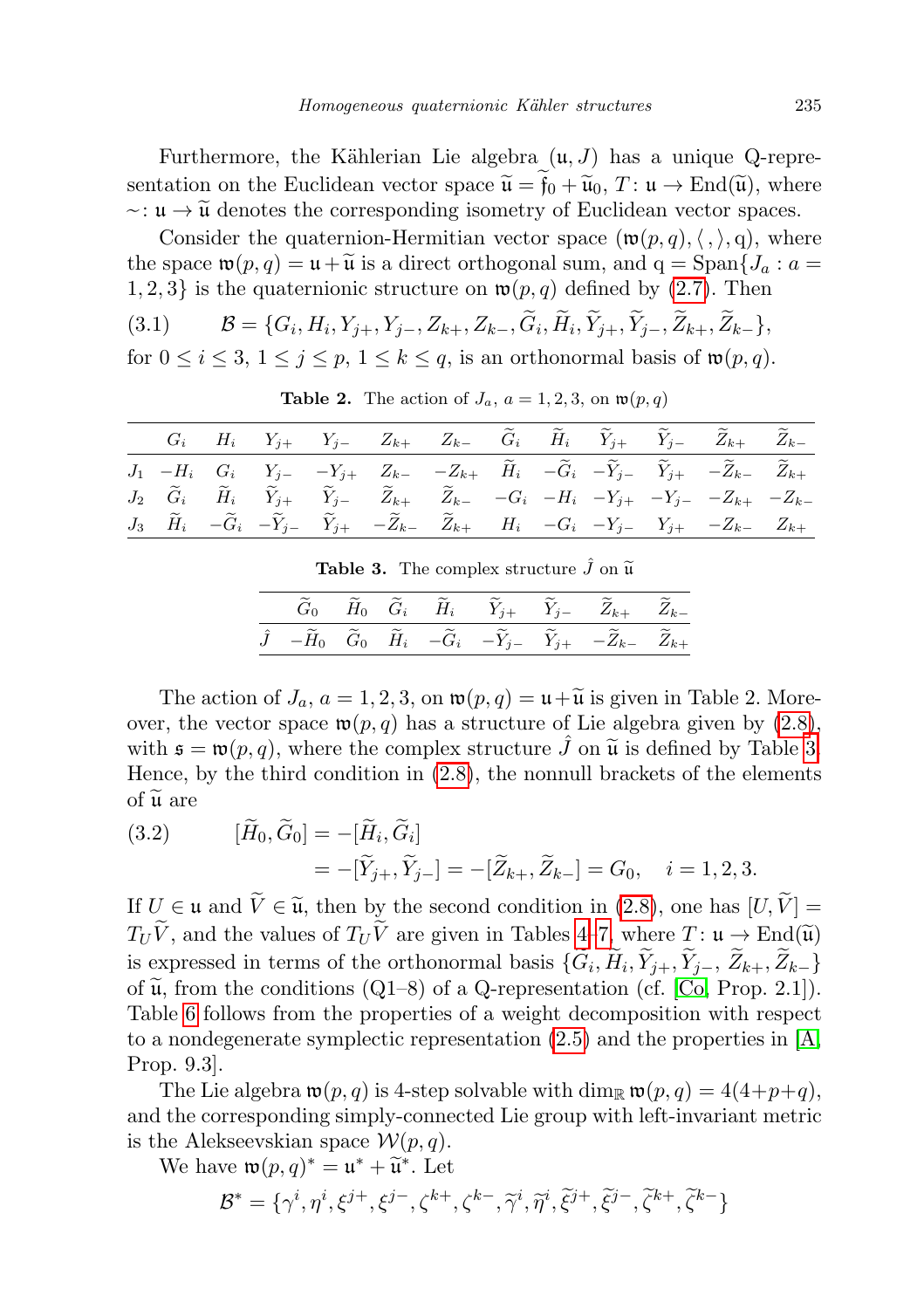be the basis of  $\mathfrak{w}(p,q)^*$  dual to the basis  $(3.1)$  of  $\mathfrak{w}(p,q)$ , and denote by  $S_X$ the 2-form defined by  $S_X(Y, Z) = S_{XYZ}$ .

<span id="page-7-0"></span>THEOREM 3.1. The homogeneous quaternionic Kähler structure S on each rank-four Alekseevskian space  $W(p,q)$ ,  $0 \le p \le q$ , which gives its description as the simply-connected solvable Lie group with Lie algebra  $\mathfrak{w}(p,q)$ , is given, in terms of the basis  $\mathcal{B}^*$  of  $\mathfrak{w}(p,q)^*$ , by

$$
S_{|\mathfrak{u}^* \otimes \bigwedge^2 \mathfrak{u}^*} = \sum_{i=0}^3 \gamma^i \otimes (\gamma^i \wedge \eta^i) - \frac{1}{2} (\gamma^1 \otimes (\xi^{j+} \wedge \xi^{j-} + \zeta^{k+} \wedge \zeta^{k-}) + \gamma^2 \otimes \zeta^{k+} \wedge \zeta^{k-} + \gamma^3 \otimes \xi^{j+} \wedge \xi^{j-}) + \frac{1}{2} \sum_{j=1}^p \xi^{j+} \otimes (\xi^{j+} \wedge (\eta^1 + \eta^3) + \xi^{j-} \wedge (\gamma^1 + \gamma^3)) + \frac{1}{2} \sum_{j=1}^p \xi^{j-} \otimes (\xi^{j+} \wedge (\gamma^3 - \gamma^1) + \xi^{j-} \wedge (\eta^1 - \eta^3)) + \frac{1}{2} \sum_{k=1}^q \zeta^{k+} \otimes (\zeta^{k+} \wedge (\eta^1 + \eta^2) + \zeta^{k-} \wedge (\gamma^1 + \gamma^2)) + \frac{1}{2} \sum_{k=1}^q \zeta^{k-} \otimes (\zeta^{k+} \wedge (\gamma^2 - \gamma^1) + \zeta^{k-} \wedge (\eta^1 - \eta^2)),
$$

$$
S_{|\mathfrak{u}^*\otimes\bigwedge^2 \widetilde{\mathfrak{u}}^*} = \frac{1}{2}\gamma^0 \otimes (\widetilde{\gamma}^0 \wedge \widetilde{\eta}^0 - \sum_{i=1}^3 \widetilde{\gamma}^i \wedge \widetilde{\eta}^i
$$
  
+ 
$$
\sum_{j=1}^p \widetilde{\xi}^{j+} \wedge \widetilde{\xi}^{j-} + \sum_{k=1}^q \widetilde{\zeta}^{k+} \wedge \widetilde{\zeta}^{k-})
$$
  
- 
$$
\frac{1}{2}\gamma^1 \otimes (\widetilde{\gamma}^0 \wedge \widetilde{\eta}^0 - \widetilde{\gamma}^1 \wedge \widetilde{\eta}^1 + \widetilde{\gamma}^2 \wedge \widetilde{\eta}^2 + \widetilde{\gamma}^3 \wedge \widetilde{\eta}^3)
$$
  
- 
$$
\frac{1}{2}\gamma^2 \otimes (\widetilde{\gamma}^0 \wedge \widetilde{\eta}^0 + \widetilde{\gamma}^1 \wedge \widetilde{\eta}^1 - \widetilde{\gamma}^2 \wedge \widetilde{\eta}^2
$$
  
+ 
$$
\widetilde{\gamma}^3 \wedge \widetilde{\eta}^3 - \sum_{j=1}^p \widetilde{\xi}^{j+} \wedge \widetilde{\xi}^{j-})
$$
  
- 
$$
\frac{1}{2}\gamma^3 \otimes (\widetilde{\gamma}^0 \wedge \widetilde{\eta}^0 + \widetilde{\gamma}^1 \wedge \widetilde{\eta}^1 + \widetilde{\gamma}^2 \wedge \widetilde{\eta}^2
$$
  
- 
$$
\widetilde{\gamma}^3 \wedge \widetilde{\eta}^3 - \sum_{k=1}^q \zeta^{k+} \wedge \widetilde{\zeta}^{k-})
$$
  
+ 
$$
\frac{1}{2} \sum_{j=1}^p \xi^{j+} \otimes (\widetilde{\xi}^{j+} \wedge (\widetilde{\eta}^1 + \widetilde{\eta}^3) + \widetilde{\xi}^{j-} \wedge (\widetilde{\gamma}^1 + \widetilde{\gamma}^3))
$$
  
- 
$$
\frac{1}{2} \sum_{j=1}^p \xi^{j-} \otimes (\widetilde{\xi}^{j+} \wedge (\widetilde{\gamma}^1 - \
$$

$$
S_{\widetilde{G}_0} = \frac{1}{2} \left( \sum_{i=0}^3 (\widetilde{\gamma}^i \wedge \eta^i - \widetilde{\eta}^i \wedge \gamma^i) - \sum_{j=1}^p (\widetilde{\xi}^{j+} \wedge \xi^{j-} - \widetilde{\xi}^{j-} \wedge \xi^{j+}) - \sum_{k=1}^q (\widetilde{\zeta}^{k+} \wedge \zeta^{k-} - \widetilde{\zeta}^{k-} \wedge \zeta^{k-}) \right),
$$
  

$$
S_{\widetilde{H}_0} = \frac{1}{2} \left( \sum_{i=0}^3 (\widetilde{\gamma}^i \wedge \gamma^i + \widetilde{\eta}^i \wedge \eta^i) - \sum_{i=0}^p (\widetilde{\eta}^i \wedge \gamma^i + \widetilde{\eta}^i \wedge \eta^i) \right)
$$

$$
S_{\widetilde{H}_0} = \frac{1}{2} \left( \sum_{i=0}^3 (\widetilde{\gamma}^i \wedge \gamma^i + \widetilde{\eta}^i \wedge \eta^i) + \sum_{j=1}^p (\widetilde{\xi}^{j+} \wedge \xi^{j+} + \widetilde{\xi}^{j-} \wedge \xi^{j-}) + \sum_{k=1}^q (\widetilde{\zeta}^{k+} \wedge \zeta^{k+} + \widetilde{\zeta}^{k-} \wedge \zeta^{k-}) \right),
$$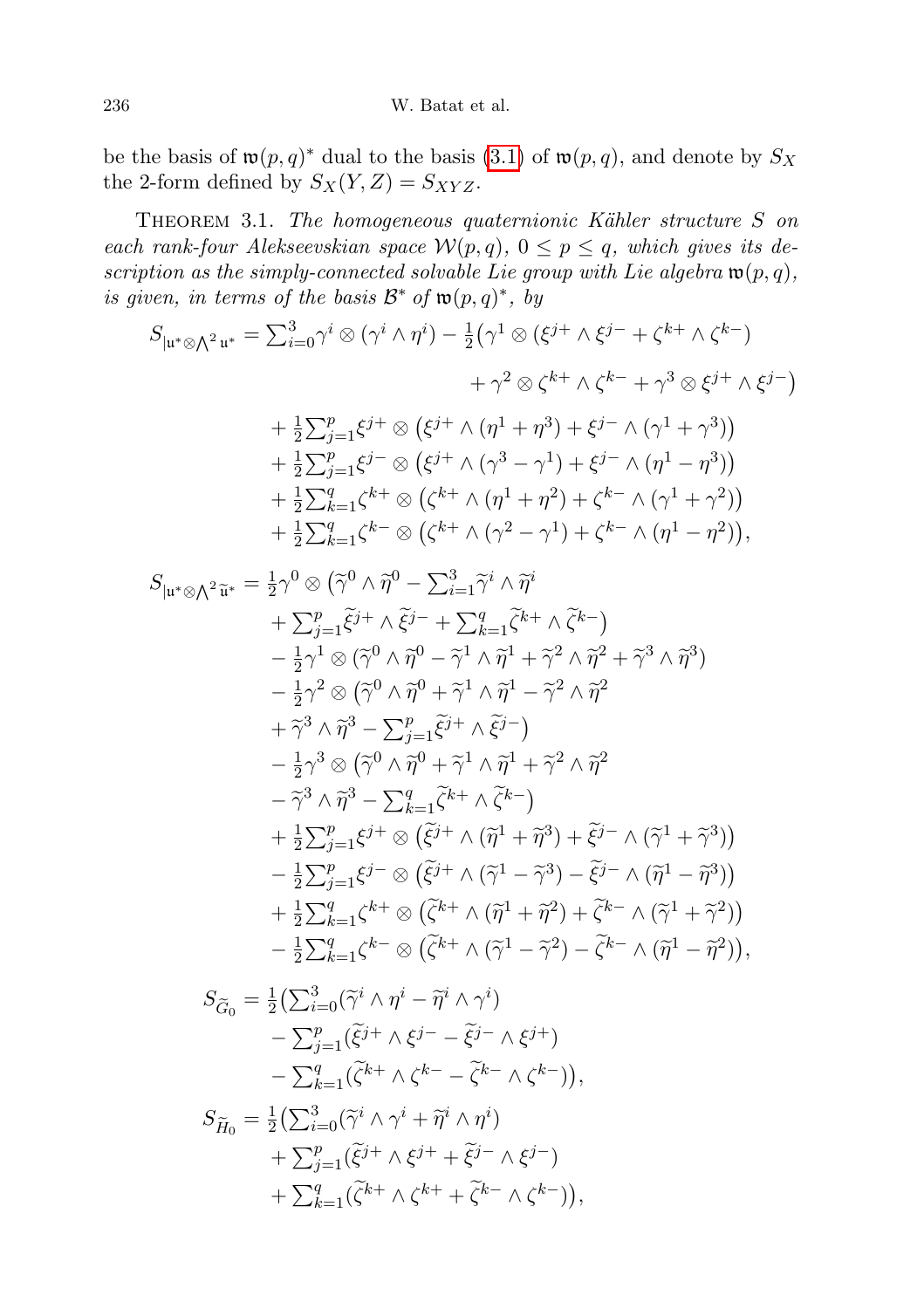$$
S_{\tilde{G}_1} = \frac{1}{2}(\tilde{\gamma}^0 \wedge \eta^1 + \tilde{\eta}^0 \wedge \gamma^1 + \tilde{\gamma}^1 \wedge \eta^0 + \tilde{\eta}^1 \wedge \gamma^0
$$
  
\n
$$
- \tilde{\gamma}^2 \wedge \eta^3 - \tilde{\eta}^2 \wedge \gamma^3 - \tilde{\gamma}^3 \wedge \eta^2 - \tilde{\eta}^3 \wedge \gamma^2),
$$
  
\n
$$
S_{\tilde{H}_1} = -\frac{1}{2}(\tilde{\gamma}^0 \wedge \gamma^1 - \tilde{\eta}^0 \wedge \eta^1 + \tilde{\gamma}^1 \wedge \gamma^0 - \tilde{\eta}^1 \wedge \eta^0
$$
  
\n
$$
+ \tilde{\gamma}^2 \wedge \gamma^3 - \tilde{\eta}^2 \wedge \eta^3 + \tilde{\gamma}^3 \wedge \gamma^2 - \tilde{\eta}^3 \wedge \eta^2),
$$
  
\n
$$
S_{\tilde{G}_2} = \frac{1}{2}(\tilde{\gamma}^0 \wedge \eta^2 + \tilde{\eta}^0 \wedge \gamma^2 - \tilde{\gamma}^1 \wedge \eta^3 - \tilde{\eta}^1 \wedge \gamma^3
$$
  
\n
$$
+ \tilde{\gamma}^2 \wedge \eta^0 + \tilde{\eta}^2 \wedge \gamma^0 - \tilde{\gamma}^3 \wedge \eta^1 - \tilde{\eta}^3 \wedge \gamma^1
$$
  
\n
$$
- \sum_{j=1}^p (\tilde{\xi}^{j+} \wedge \xi^{j-} + \tilde{\xi}^{j-} \wedge \xi^{j+})),
$$
  
\n
$$
S_{\tilde{H}_2} = -\frac{1}{2}(\tilde{\gamma}^0 \wedge \gamma^2 - \tilde{\eta}^0 \wedge \eta^2 + \tilde{\gamma}^1 \wedge \gamma^3 - \tilde{\eta}^1 \wedge \eta^3
$$
  
\n
$$
+ \tilde{\gamma}^2 \wedge \gamma^0 - \tilde{\eta}^2 \wedge \eta^0 + \tilde{\gamma}^3 \wedge \gamma^1 - \tilde{\eta}^3 \wedge \eta^1
$$
  
\n
$$
- \sum_{j=1}^p (\tilde{\xi}^{
$$

<span id="page-8-0"></span>*Proof.* Consider the tensor field S on  $\mathcal{W}(p,q)$ ,  $0 \leq p \leq q$ , given by (3.3)  $2\langle S_XY, Z\rangle = \langle [X, Y], Z\rangle - \langle [X, Z], Y\rangle - \langle [Y, Z], X\rangle$ 

for  $X, Y, Z \in \mathfrak{w}(p,q)$ . Let  $\nabla$  be the Levi-Civita connection on  $\mathcal{W}(p,q)$  with respect to the invariant metric defined by  $\langle , \rangle$ . Then  $\tilde{\nabla} = \nabla - S$  is the connection on the Lie group  $W(p, q)$  for which every left-invariant vector field is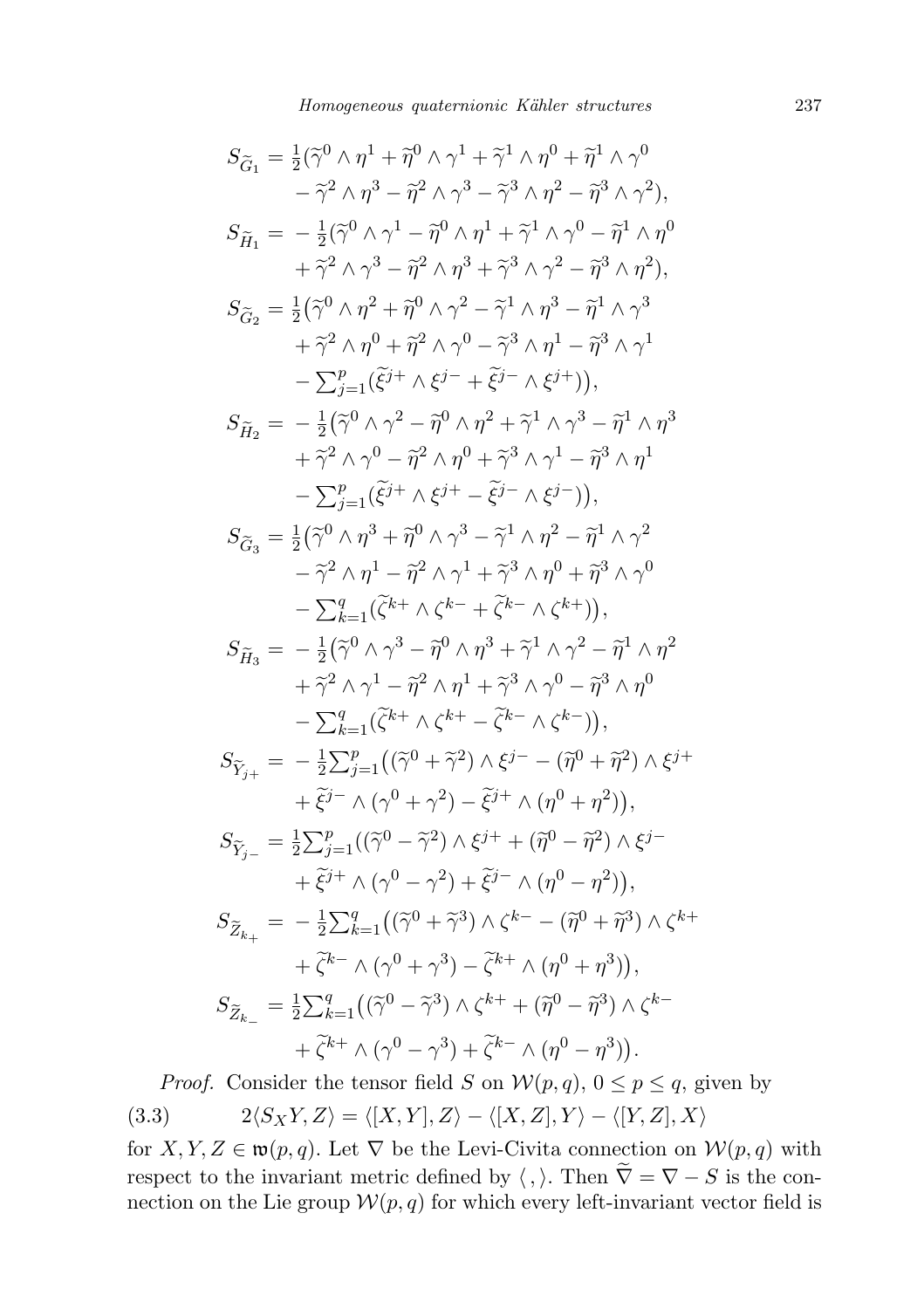parallel. Thus, conditions  $(2.2)$  are satisfied and S is a homogeneous quaternionic Kähler structure. Moreover, the holonomy algebra of the connection  $\overline{\nabla}$  is trivial, and then S provides the description of  $\mathcal{W}(p,q)$  as a Lie group (see [\[TV,](#page-13-6) p. 32, Eqs. (1.79)]).

|                | $\widetilde{G}_0$                                                                             |                                                | $\widetilde{H}_0$ $\widetilde{G}_1$                                                                 | $\widetilde{H}_1$                               |
|----------------|-----------------------------------------------------------------------------------------------|------------------------------------------------|-----------------------------------------------------------------------------------------------------|-------------------------------------------------|
| $G_0$          | $\begin{matrix} 0 & 0 & 0 & 0 \end{matrix}$                                                   |                                                |                                                                                                     |                                                 |
| $H_0$          |                                                                                               |                                                | $\frac{1}{2}\widetilde{G}_0$ $\frac{1}{2}\widetilde{H}_0$ $\frac{1}{2}\widetilde{G}_1$              | $\frac{1}{2}\widetilde{H}_1$                    |
| $G_1$          | $-\frac{1}{2}(\tilde{H}_0+\tilde{H}_1)$                                                       |                                                | $\frac{1}{2}(\widetilde{G}_0+\widetilde{G}_1) \ \ \ \ \frac{1}{2}(\widetilde{H}_0+\widetilde{H}_1)$ | $-\frac{1}{2}(\widetilde{G}_0+\widetilde{G}_1)$ |
| $H_1$          | $\frac{1}{2}\widetilde{G}_1$                                                                  |                                                | $\frac{1}{2}\widetilde{H}_1$ $\frac{1}{2}\widetilde{G}_0$                                           | $\frac{1}{2}\widetilde{H}_0$                    |
| $G_2$          | $-\frac{1}{2}(\widetilde{H}_0+\widetilde{H}_2)$                                               | $\frac{1}{2}(\widetilde{G}_0+\widetilde{G}_2)$ | $-\frac{1}{2}(\widetilde{H}_3+\widetilde{H}_1)$                                                     | $-\frac{1}{2}(\widetilde{G}_3-\widetilde{G}_1)$ |
| $H_2$          | $\frac{1}{2}\widetilde{G}_2$                                                                  | $\frac{1}{2}\widetilde{H}_2$                   | $-\frac{1}{2}\widetilde{G}_3$                                                                       | $\frac{1}{2}\widetilde{H}_3$                    |
| $\mathbb{G}_3$ | $-\frac{1}{2}(\widetilde{H}_0+\widetilde{H}_3)$                                               | $\frac{1}{2}(\widetilde{G}_0+\widetilde{G}_3)$ | $-\frac{1}{2}(\widetilde{H}_1+\widetilde{H}_2)$                                                     | $\frac{1}{2}(\widetilde{G}_1-\widetilde{G}_2)$  |
|                | $H_3$ $\frac{1}{2}\widetilde{G}_3$ $\frac{1}{2}\widetilde{H}_3$ $-\frac{1}{2}\widetilde{G}_2$ |                                                |                                                                                                     | $\frac{1}{2}\widetilde{H}_2$                    |
| $Y_{j+}$       | $\frac{1}{2}\widetilde{Y}_{j-}$                                                               | $\frac{1}{2}\widetilde{Y}_{j+}$                | $-\frac{1}{2}\widetilde{Y}_{j-}$                                                                    | $-\frac{1}{2}\widetilde{Y}_{j+}$                |
| $Y_{j-}$       | $-\frac{1}{2}\widetilde{Y}_{j+}$                                                              |                                                | $\frac{1}{2}\widetilde{Y}_{j-}$ $\frac{1}{2}\widetilde{Y}_{j+}$                                     | $-\frac{1}{2}\widetilde{Y}_{j-}$                |
| $Z_{k+}$       | $\frac{1}{2}\widetilde{Z}_{k-}$                                                               | $\frac{1}{2}\widetilde{Z}_{k+}$                | $-\frac{1}{2}\widetilde{Z}_{k-}$                                                                    | $-\frac{1}{2}\widetilde{Z}_{k+}$                |
| $Z_{k-}$       | $-\frac{1}{2}\widetilde{Z}_{k+}$                                                              | $rac{1}{2}\widetilde{Z}_{k-}$                  | $\frac{1}{2}\widetilde{Z}_{k+}$                                                                     | $-\frac{1}{2}\widetilde{Z}_{k-}$                |

<span id="page-9-0"></span>**Table 4.** The Q-representation  $T: \mathfrak{u} \to \text{End}(\widetilde{\mathfrak{u}})$ 

**Table 5.** The Q-representation  $T: \mathfrak{u} \to \text{End}(\widetilde{\mathfrak{u}})$ 

|           | $\widetilde{G}_2$                               |                                                                                         | $\widetilde{H}_{2}$ $\qquad \qquad \widetilde{G}_{3}$                                    | $\widetilde{H}_3$                               |
|-----------|-------------------------------------------------|-----------------------------------------------------------------------------------------|------------------------------------------------------------------------------------------|-------------------------------------------------|
| $G_0$     |                                                 |                                                                                         | $\begin{array}{ccccccccccccc} 0 & & & & 0 & & & & 0 & & & & 0 \end{array}$               |                                                 |
| $H_0$     |                                                 |                                                                                         | $\frac{1}{2}\widetilde{G}_2$ $\frac{1}{2}\widetilde{H}_2$ $\frac{1}{2}\widetilde{G}_3$   | $\frac{1}{2}\widetilde{H}_3$                    |
| $G_1$     | $-\frac{1}{2}(\tilde{H}_2+\tilde{H}_3)$         | $\frac{1}{2}(\widetilde{G}_2-\widetilde{G}_3)$                                          | $-\frac{1}{2}(\tilde{H}_2+\tilde{H}_3)$                                                  | $-\frac{1}{2}(\widetilde{G}_2-\widetilde{G}_3)$ |
| $H_1$     |                                                 |                                                                                         | $-\frac{1}{2}\widetilde{G}_3$ $\frac{1}{2}\widetilde{H}_3$ $-\frac{1}{2}\widetilde{G}_2$ | $\frac{1}{2}\widetilde{H}_2$                    |
| $G_2$     | $\frac{1}{2}(\widetilde{H}_0+\widetilde{H}_2)$  | $-\frac{1}{2}(\widetilde{G}_0+\widetilde{G}_2)$                                         | $-\frac{1}{2}(\widetilde H_3+\widetilde H_1)$                                            | $\frac{1}{2}(\widetilde{G}_3-\widetilde{G}_1)$  |
| $H_2$     | $\frac{1}{2}\widetilde{G}_0$                    |                                                                                         | $-\frac{1}{2}\widetilde{H}_0$ $-\frac{1}{2}\widetilde{G}_1$ $\frac{1}{2}\widetilde{H}_1$ |                                                 |
| $G_3$     | $-\frac{1}{2}(\widetilde{H}_1+\widetilde{H}_2)$ | $-\frac{1}{2}(\widetilde{G}_1-\widetilde{G}_2)$                                         | $rac{1}{2}(\widetilde{H}_0+\widetilde{H}_3)$                                             | $-\frac{1}{2}(\widetilde{G}_0+\widetilde{G}_3)$ |
| $H_3$     |                                                 | $-\frac{1}{2}\widetilde{G}_1$ $\frac{1}{2}\widetilde{H}_1$ $\frac{1}{2}\widetilde{G}_0$ |                                                                                          | $rac{1}{2}\tilde{H}_0$                          |
| $Y_{j+}$  | $-\frac{1}{2}\tilde{Y}_{j-}$                    | $\frac{1}{2}\widetilde{Y}_{j+}$                                                         | $-\frac{1}{2}\widetilde{Y}_{j-}$                                                         | $-\frac{1}{2}\widetilde{Y}_{j+}$                |
| $Y_{j-}$  | $-\frac{1}{2}\widetilde{Y}_{j+}$                | $-\frac{1}{2}\widetilde{Y}_{j-}$                                                        | $-\frac{1}{2}\widetilde{Y}_{j+}$                                                         | $\frac{1}{2}\widetilde{Y}_{j-}$                 |
| $Z_{k+}$  | $-\frac{1}{2}\widetilde{Z}_{k-}$                | $-\frac{1}{2}\widetilde{Z}_{k+}$                                                        | $-\frac{1}{2}\widetilde{Z}_{k-}$                                                         | $\frac{1}{2}\widetilde{Z}_{k+}$                 |
| $Z_{k-1}$ | $-\frac{1}{2}\widetilde{Z}_{k+}$                | $rac{1}{2}\widetilde{Z}_{k-}$                                                           | $-\frac{1}{2}\widetilde{Z}_{k+}$                                                         | $-\frac{1}{2}\widetilde{Z}_{k-}$                |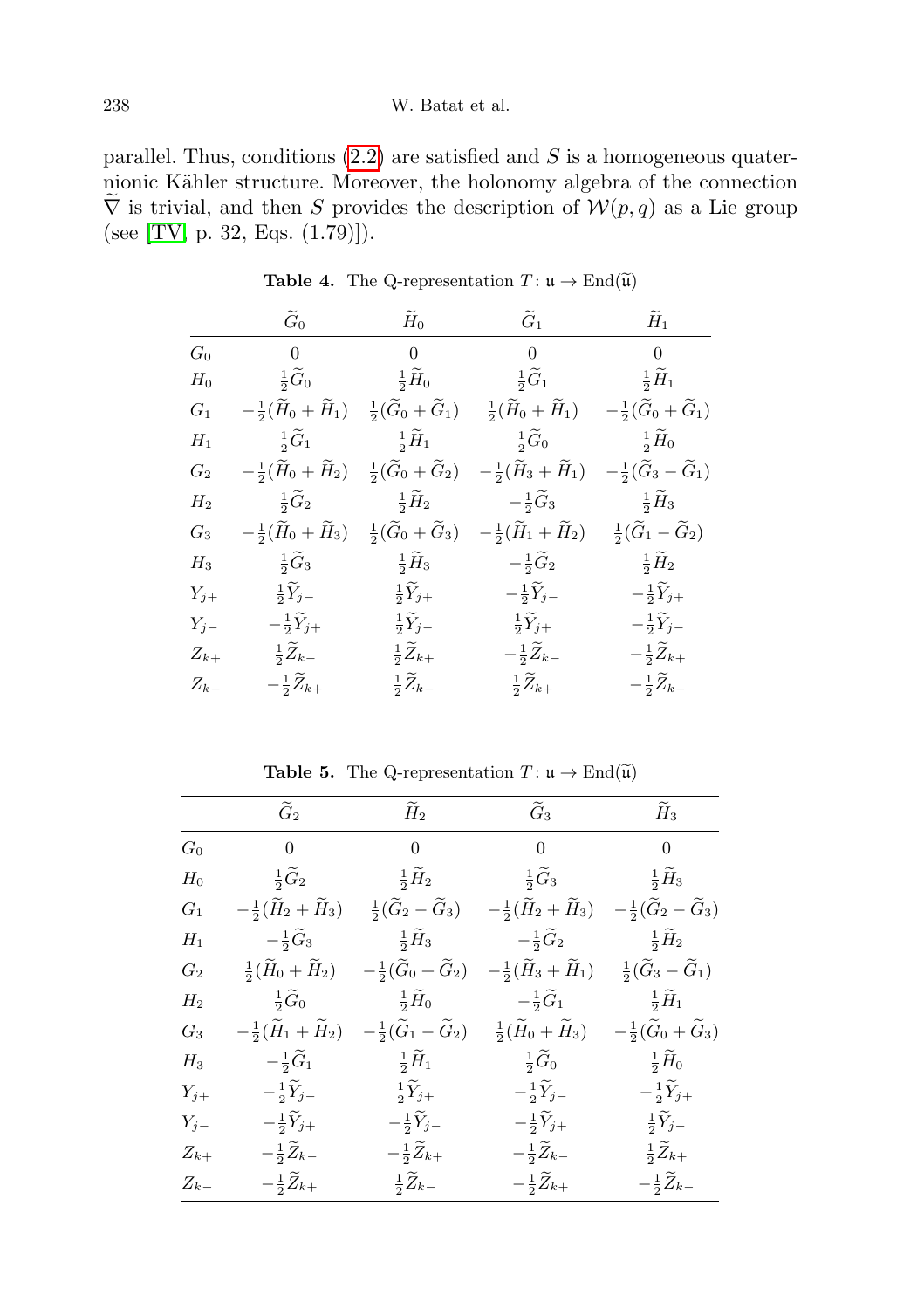Since (see [\(2.8\)](#page-4-2)) we have  $[\mathfrak{u},\mathfrak{u}] \subset \mathfrak{u}, [\mathfrak{u},\widetilde{\mathfrak{u}}] \subset \widetilde{\mathfrak{u}}, [\widetilde{\mathfrak{u}},\widetilde{\mathfrak{u}}] \subset \mathfrak{u},$  and  $\mathfrak{u}$  and  $\widetilde{\mathfrak{u}}$  are orthogonal, from [\(3.3\)](#page-8-0) we have

(3.4) 
$$
S_{UV\widetilde{W}} = 0, \quad S_{\widetilde{U}VW} = 0, \quad S_{U\widetilde{V}W} = 0, \quad S_{\widetilde{U}\widetilde{V}\widetilde{W}} = 0.
$$

|       | $\widetilde{Y}_{j'+}$            | $\widetilde{Y}_{j'-1}$           | $\widetilde Z_{k'+}$             | $\widetilde Z_{k'-}$             |
|-------|----------------------------------|----------------------------------|----------------------------------|----------------------------------|
| $G_0$ | $\theta$                         | $\overline{0}$                   | $\overline{0}$                   | $\overline{0}$                   |
| $H_0$ | $\frac{1}{2}\widetilde{Y}_{j'+}$ | $\frac{1}{2}\widetilde{Y}_{j'}$  | $\frac{1}{2}\widetilde{Z}_{k'+}$ | $\frac{1}{2}\widetilde{Z}_{k'}$  |
| $G_1$ | $\boldsymbol{0}$                 | $\overline{0}$                   | $\overline{0}$                   | $\boldsymbol{0}$                 |
| $H_1$ | 0                                | 0                                | 0                                | 0                                |
| $G_2$ | $\overline{0}$                   | $-\widetilde{Y}_{i'+}$           | 0                                | $\Omega$                         |
| $H_2$ | $\frac{1}{2}\widetilde{Y}_{j'+}$ | $-\frac{1}{2}\widetilde{Y}_{j'}$ | $\theta$                         | 0                                |
| $G_3$ | $\overline{0}$                   | $\Omega$                         | $\overline{0}$                   | $-\widetilde Z_{k+}$             |
| $H_3$ | 0                                | $\overline{0}$                   | $rac{1}{2}\widetilde{Z}_{k'+}$   | $-\frac{1}{2}\widetilde{Z}_{k'}$ |

<span id="page-10-3"></span><span id="page-10-2"></span>**Table 6.** The Q-representation  $T: \mathfrak{u} \to \text{End}(\widetilde{\mathfrak{u}})$ 

<span id="page-10-1"></span>**Table 7.** The Q-representation  $T: \mathfrak{u} \to \text{End}(\widetilde{\mathfrak{u}})$ 

|          | $\widetilde{Y}_{j'+}$                                      | $\widetilde{Y}_{i'}$                                      | $\widetilde Z_{k'+}$                                       | $\widetilde Z_{k'-}$                                        |
|----------|------------------------------------------------------------|-----------------------------------------------------------|------------------------------------------------------------|-------------------------------------------------------------|
| $Y_{j+}$ | $\frac{\delta_{jj'}}{2}(\widetilde{H}_0+\widetilde{H}_1)$  | $\frac{\delta_{jj'}}{2}(\widetilde{G}_0+\widetilde{G}_1)$ | $\overline{0}$                                             | $\overline{0}$                                              |
|          | $+\,\widetilde H_2+\widetilde H_3)$                        | $-\widetilde{G}_2+\widetilde{G}_3$                        |                                                            |                                                             |
| $Y_{i-}$ | $-\frac{\delta_{jj'}}{2}(\widetilde{G}_0+\widetilde{G}_1)$ | $\frac{\delta_{jj'}}{2}(\widetilde{H}_0+\widetilde{H}_1)$ | $\theta$                                                   | $\overline{0}$                                              |
|          | $+\widetilde{G}_2-\widetilde{G}_3$                         | $-\widetilde{H}_2-\widetilde{H}_3$                        |                                                            |                                                             |
| $Z_{k+}$ | $\overline{0}$                                             | $\overline{0}$                                            | $\frac{\delta_{kk'}}{2}(\widetilde{H}_0+\widetilde{H}_1)$  | $\frac{\delta_{kk'}}{2}(\widetilde{G}_0+\widetilde{G}_1)$   |
|          |                                                            |                                                           | $+ \widetilde{H}_2 + \widetilde{H}_3$                      | $+\widetilde{G}_2-\widetilde{G}_3$                          |
| $Z_{k-}$ | $\overline{0}$                                             | $\mathbf{0}$                                              | $-\frac{\delta_{kk'}}{2}(\widetilde{G}_0+\widetilde{G}_1)$ | $\frac{\delta_{kk'}}{2}(\widetilde{H}_0 + \widetilde{H}_1)$ |
|          |                                                            |                                                           | $-\widetilde{G}_2+\widetilde{G}_3$                         | $-\widetilde{H}_2-\widetilde{H}_3)$                         |

On account of [\(3.3\)](#page-8-0), Table [1,](#page-5-0) and the equation  $S_{UV\widetilde{W}} = 0$  in [\(3.4\)](#page-10-3), one obtains the nonzero values of  $S_{UVW}$  for U, V and W in the orthonormal basis B. In order to obtain  $S_{|u^*\otimes\bigwedge^2 \widetilde{u}^*}$ , we use [\(3.2\)](#page-6-2), [\(3.3\)](#page-8-0), the equation  $S_{U\widetilde{V}W}=0$ in [\(3.4\)](#page-10-3) and Tables [4](#page-9-0) to [7,](#page-10-1) since  $[U, \tilde{V}] = T_U \tilde{V}$ . From [\(3.3\)](#page-8-0), by using [\(3.2\)](#page-6-2), Tables [4](#page-9-0) to [7,](#page-10-1) and the equations  $S_{\tilde{U}VW} = S_{\tilde{U}\tilde{V}\tilde{W}} = 0$  in [\(3.4\)](#page-10-3), we obtain the values of  $S_{\tilde{U}}$  for each  $U = G_i, H_i, Y_{j+}, Y_{j-}, Z_{k+}, Z_{k-}$ .

4. The type of the structure on  $W(p,q)$ . We now determine the type of the previous structure S.

<span id="page-10-0"></span>THEOREM 4.1. The homogeneous quaternionic Kähler structure on each rank-four Alekseevskian space  $W(p,q)$ , given in Theorem [3.1](#page-7-0), has a nonzero component in each basic Fino type.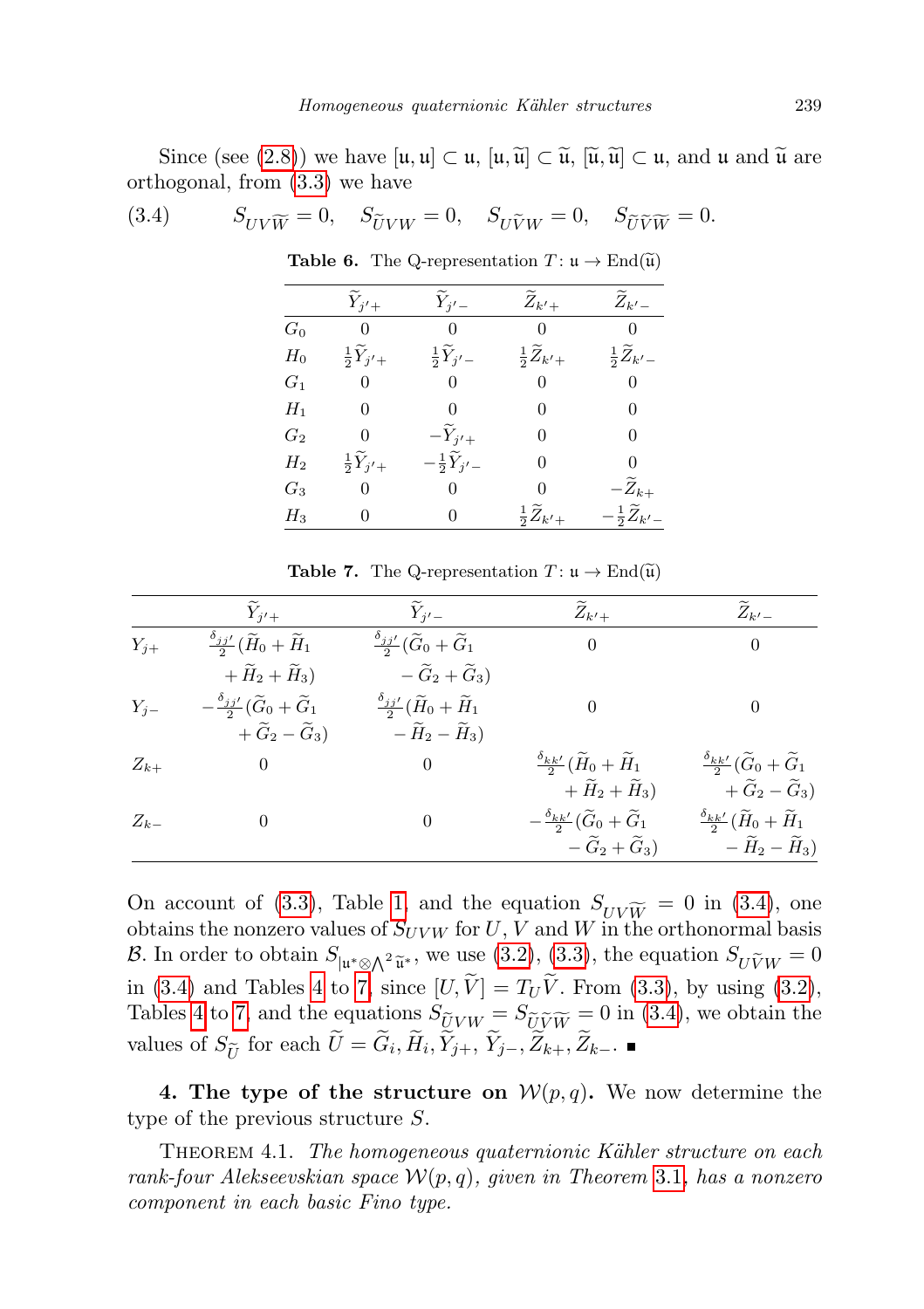*Proof.* From the expression of S in Theorem [3.1](#page-7-0) and from Table [1](#page-5-0) we find that the forms  $\alpha^a$ ,  $a = 1, 2, 3$ , in [\(2.3\)](#page-2-2) corresponding to S are given by

<span id="page-11-0"></span>(4.1) 
$$
\alpha^{1} = -\frac{1}{2} \sum_{i=0}^{3} \gamma^{i}, \quad \alpha^{2} = -\tilde{\eta}^{0}, \quad \alpha^{3} = \tilde{\gamma}^{0}.
$$

Hence, since  $S = \Theta + \mathcal{T}$ , where  $\Theta$  is given by [\(2.3\)](#page-2-2), from [\(4.1\)](#page-11-0) and using Table [1,](#page-5-0) it follows that the tensor field  $\Theta$  on  $\mathcal{W}(p,q)$  corresponding to S is given by

<span id="page-11-1"></span>
$$
(4.2) \frac{1}{4} \sum_{i=0}^{3} \gamma^{i} \otimes \left\{ \sum_{l=0}^{3} (\gamma^{l} \wedge \eta^{l} - \tilde{\gamma}^{l} \wedge \tilde{\eta}^{l}) - \sum_{j=1}^{p} (\xi^{j+} \wedge \xi^{j-} - \tilde{\xi}^{j+} \wedge \tilde{\xi}^{j-}) - \sum_{k=1}^{q} (\zeta^{k+} \wedge \zeta^{k-} - \tilde{\zeta}^{k+} \wedge \tilde{\zeta}^{k-}) \right\} + \frac{1}{2} \tilde{\gamma}^{0} \otimes \left\{ \sum_{l=0}^{3} (\gamma^{l} \wedge \tilde{\eta}^{l} + \tilde{\gamma}^{l} \wedge \eta^{l}) - \sum_{j=1}^{q} (\xi^{j+} \wedge \tilde{\xi}^{j-} + \tilde{\xi}^{j+} \wedge \xi^{j-}) - \sum_{k=1}^{q} (\zeta^{k+} \wedge \tilde{\zeta}^{k-} + \tilde{\zeta}^{k+} \wedge \zeta^{k-}) \right\} - \frac{1}{2} \tilde{\eta}^{0} \otimes \left\{ \sum_{l=0}^{3} (\gamma^{l} \wedge \tilde{\gamma}^{l} + \eta^{l} \wedge \tilde{\eta}^{l}) + \sum_{k=1}^{q} (\xi^{j+} \wedge \tilde{\xi}^{j+} + \xi^{j-} \wedge \tilde{\xi}^{j-}) + \sum_{k=1}^{q} (\zeta^{k+} \wedge \tilde{\zeta}^{k+} + \zeta^{k-} \wedge \tilde{\zeta}^{k-}) \right\}.
$$

On the other hand, considering again that the structure decomposes as  $S = \Theta + \mathcal{T}$ , and the values of the 1-forms  $\alpha^a$  are those in [\(4.1\)](#page-11-0), we infer that as, for instance,

$$
\sum_{a=1}^{3} \alpha^{a} (J_{a}H_{2}) = -1/2 \neq 0,
$$

the component  $\Theta$  of the structure S does not belong to  $\mathcal{QK}_2$ .

From [\(4.2\)](#page-11-1), the nonzero values of  $\Theta_{XYZ}$  are those with  $X = G_0, G_1$ ,  $G_2, G_3, \widetilde{G}_0, \widetilde{H}_0$ . In particular one has the next nonzero values of type  $\Theta_{XXY}$ :

<span id="page-11-2"></span>(4.3) 
$$
\begin{aligned}\n\Theta_{G_0G_0H_0} &= \Theta_{G_1G_1H_1} = \Theta_{G_2G_2H_2} = \Theta_{G_3G_3H_3} = 1/4, \\
\Theta_{\widetilde{G}_0\widetilde{G}_0H_0} &= \Theta_{\widetilde{H}_0\widetilde{H}_0H_0} = 1/2.\n\end{aligned}
$$

Suppose next that  $\Theta \in \mathcal{QK}_1$ . Then there would be a 1-form  $\alpha$  as that in expressions [\(2.4\)](#page-3-1), and in particular we would have

$$
1/4 = \Theta_{G_0G_0H_0} = \alpha(H_0), \quad 1/2 = \Theta_{\widetilde{G}_0\widetilde{G}_0H_0} = \alpha(H_0),
$$

which is absurd. Hence  $\Theta \in \mathcal{QK}_{12} \setminus \{ \mathcal{QK}_1 \cup \mathcal{QK}_2 \}.$ 

Furthermore, as dim  $W(p,q) = 4(4+p+q)$  and on account of [\(4.3\)](#page-11-2), the form  $\beta$  defining the  $\mathcal{QK}_3$ -component (see expressions [\(2.4\)](#page-3-1)), that is,

$$
\beta = \frac{1}{2 + \dim \mathfrak{w}(p, q)} c_{12}(\mathfrak{I}) = \frac{1}{18 + 4(p + q)} c_{12}(\mathfrak{I}),
$$

is given by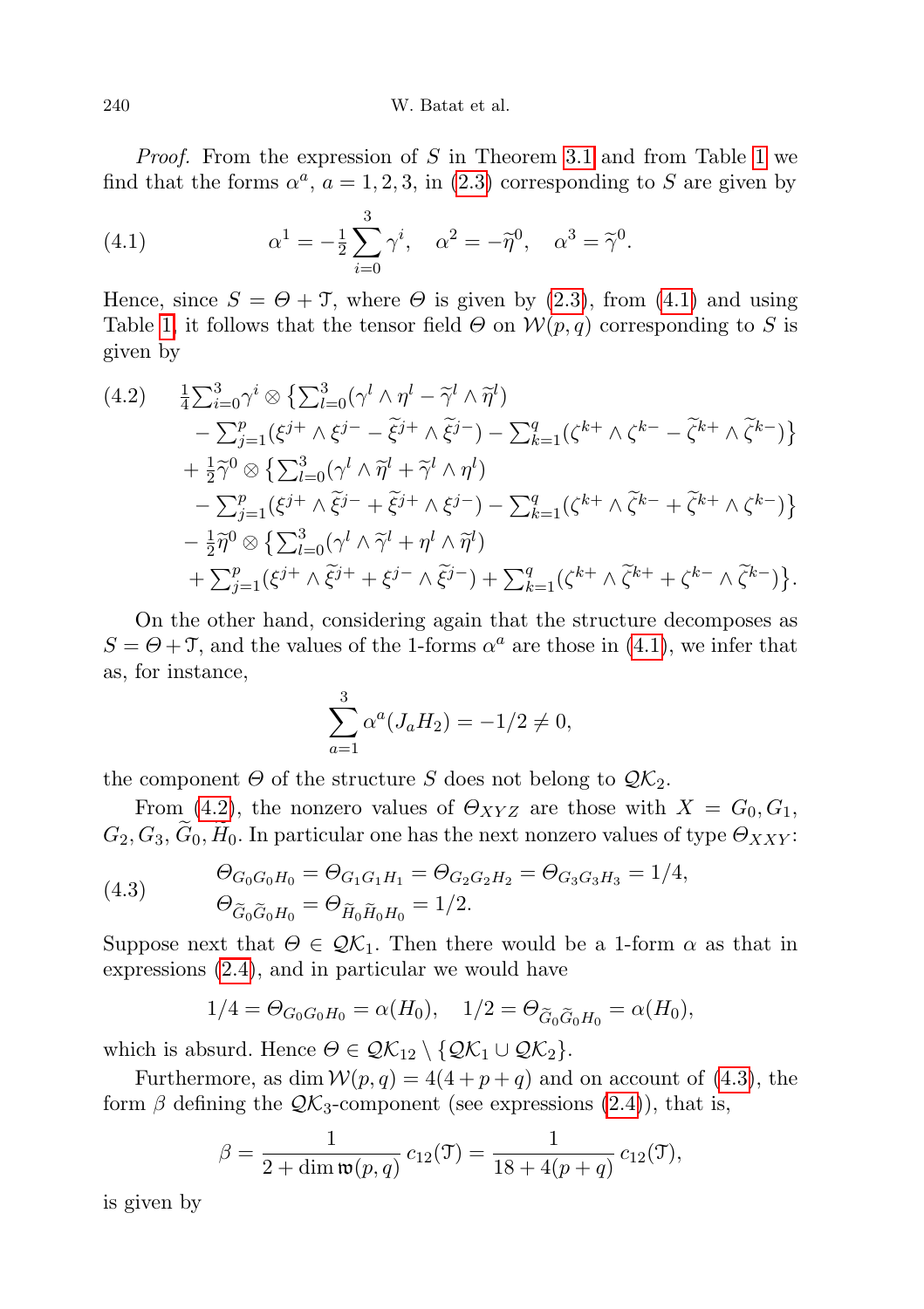Homogeneous quaternionic Kähler structures 241

<span id="page-12-4"></span>(4.4) 
$$
\beta = \frac{1}{18 + 4(p+q)} \left\{ \left( \frac{15}{4} + p + q \right) \eta^0 + \left( \frac{3}{4} + p + q \right) \eta^1 + \frac{3}{4} (\eta^2 + \eta^3) \right\}.
$$

Hence S has a nonzero component in  $\mathcal{QK}_3$  for all  $0 \leq p \leq q$ .

Consider now the operator  $\Psi: \hat{\mathcal{V}} \to \hat{\mathcal{V}}$  defined by

$$
\Psi(\mathcal{T})_{XYZ} = \mathcal{T}_{YZX} + \mathcal{T}_{ZXY} + \sum_{a=1}^{3} (\mathcal{T}_{J_aYJ_aZX} + \mathcal{T}_{J_aZXJ_aY}),
$$

having eigenvalues 2 and  $-4$ , with corresponding eigenspaces  $\mathcal{QK}_{34}$  and  $\mathcal{QK}_5$ , respectively (see expressions [\(2.4\)](#page-3-1)). Consider  $\mathcal{T}^{\beta} \in \mathcal{QK}_3$ , given by

$$
\mathcal{T}_{XYZ}^{\beta} = \langle X, Y \rangle \beta(Z) - \langle X, Z \rangle \beta(Y) + \sum_{a=1}^{3} (\langle X, J_a Y \rangle \beta(J_a Z) - \langle X, J_a Z \rangle \beta(J_a Y)),
$$

where  $\beta$  stands for the 1-form [\(4.4\)](#page-12-4). Then  $\mathfrak{T} - \mathfrak{T}^{\beta} \in \mathcal{QK}_{45}$ , so that we have  $\Psi(\mathfrak{T} - \mathfrak{T}^{\beta})_{XYZ} = \Psi(\mathfrak{T})_{XYZ} - 2 \mathfrak{T}^{\beta}_{XYZ}$ . Taking then for instance the vectors  $X = Y = G_0, Z = H_0$ , we get

$$
(\mathfrak{T} - \mathfrak{T}^{\beta})_{G_0G_0H_0} = \frac{6+p+q}{2(9+2(p+q))}, \quad \Psi(\mathfrak{T} - \mathfrak{T}^{\beta})_{G_0G_0H_0} = -\frac{21+5(p+q)}{9+2(p+q)},
$$

hence  $\mathfrak{T} - \mathfrak{T}^{\beta} \in \mathcal{QK}_{45} \setminus \{ \mathcal{QK}_4 \cup \mathcal{QK}_5 \}$  for all  $0 \leq p \leq q$ . That is, S has, for all  $0 \le p \le q$ , a nonzero component in each basic type.

As the simplest examples, consider the  $4(4+q)$ -dimensional spaces  $\mathcal{W}(0, q)$  $\cong SO_0(4+q,4)/\big(SO(4+q)\times SO(4)\big), q\geq 0$ , which (cf. [\[Co,](#page-13-5) Table 1]) are the Alekseevskian  $W$ -spaces which are symmetric. As such, they admit the structure  $S = 0$ . Moreover, being solvable Lie groups with Lie algebra  $\mathfrak{w}(0, q)$ , they admit the corresponding structure given by Theorem [3.1,](#page-7-0) when  $p=0.$ 

Acknowledgements. Research partly supported by Ministry of Economy and Competitiveness, Spain, under Project MTM2011-22528.

## References

- <span id="page-12-0"></span>[\[A\]](http://dx.doi.org/10.1070/IM1975v009n02ABEH001479) D. V. Alekseevsky, Classification of quaternionic spaces with a transitive solvable group of motions, Math. USSR Izv. 9 (1975), 297–339.
- <span id="page-12-3"></span>[AC] D. V. Alekseevsky and V. Cortés, Homogeneous quaternionic Kähler manifolds of unimodular group, Boll. Un. Mat. Ital. B (7) 11 (1997), no. 2, suppl., 217–219.
- <span id="page-12-2"></span>[\[AS\]](http://dx.doi.org/10.1215/S0012-7094-58-02560-2) W. Ambrose and I. M. Singer, On homogeneous Riemannian manifolds, Duke Math. J. 25 (1958), 647–669.
- <span id="page-12-1"></span>[\[BW\]](http://dx.doi.org/10.1016/0550-3213(83)90605-3) J. Bagger and E. Witten, *Matter couplings in*  $N = 2$  *supergravity*, Nucl. Phys. B222 (1983), 1–10.